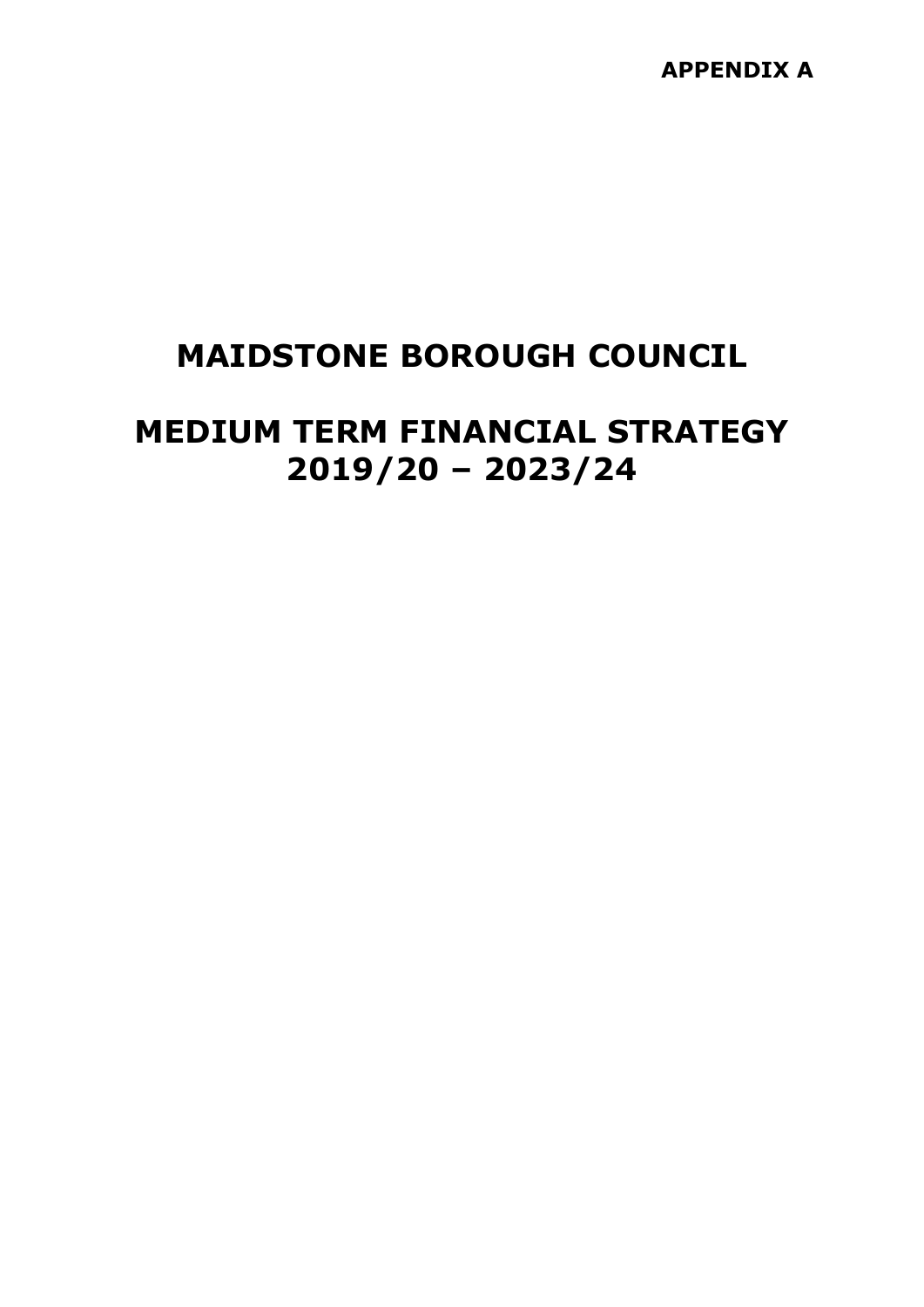# **CONTENTS**

| 1. Overview and Summary of Medium Term Financial Strategy 1 |  |
|-------------------------------------------------------------|--|
|                                                             |  |
|                                                             |  |
|                                                             |  |
|                                                             |  |
|                                                             |  |
|                                                             |  |
|                                                             |  |
|                                                             |  |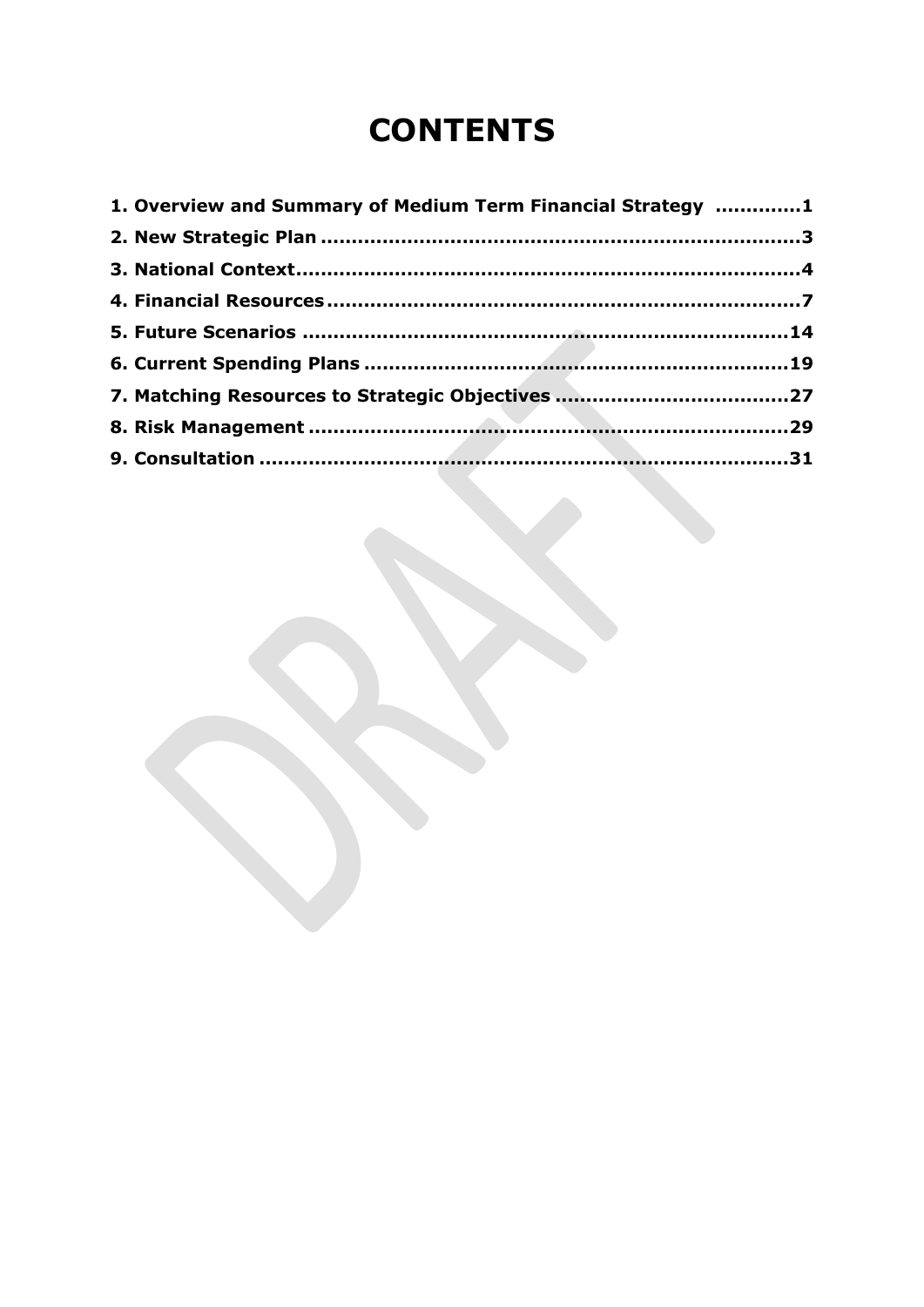# **1. OVERVIEW AND SUMMARY OF MEDIUM TERM FINANCIAL STRATEGY**

# **Background**

- 1.1 The Medium Term Financial Strategy (MTFS) sets out in financial terms how the Council will deliver its Strategic Plan over the next five years. The Council is developing a new Strategic Plan, intended to take the place of the existing 2015-2020 Strategic Plan, which will describe and prioritise our corporate objectives. The MTFS sets out how these objectives will be delivered, given the resources available.
- 1.2 Resources depend first of all on the broad economic environment. The combination of relatively slow economic growth and pressure on government expenditure from other areas of the public sector means that the Council cannot rely on government support to increase spending, and in the worst case may have to cut back. To the extent that it wishes to increase spending, it is likely to have to rely on self-generated resources.
- 1.3 Most of the Council's income already comes from Council Tax and other local sources, including parking, planning fees and property income. This relative self-sufficiency provides a level of reassurance, but there is considerable uncertainty about the position for 2020/21 onwards. The Government offered a four year funding settlement to local authorities in 2016, covering the years 2016/17 to 2019/20, but after this the position is very uncertain.
- 1.4 Capital investment faces a different set of constraints. As set out in section 4 below, funds have been set aside for capital investment and further funding is available, in principle, through prudential borrowing. The challenge is to ensure that capital investment delivers against the Council's priorities, providing the required return on investment for the community.

# **Financial Projections**

1.5 The strategic revenue projections underlying the current MTFS suggested that a small budget gap, having taken account of savings already planned, would arise in 2019/20, increasing to £1.5 million by the end of the five year period, as follows. The projections were based on a 'neutral' scenario.

|                                | 18/19 | 19/20 | 20/21 | 21/22 | 22/23 |
|--------------------------------|-------|-------|-------|-------|-------|
|                                | £m    | £m    | £m    | £m    | £m    |
| <b>Total Funding Available</b> | 38.8  | 38.6  | 38.1  | 38.2  | 39.1  |
| <b>Predicted Expenditure</b>   | 40.3  | 39.8  | 40.1  | 39.6  | 39.6  |
| <b>Budget Gap</b>              | 1.5   | 1.2   | 2.0   | 1.4   | 0.5   |
| Required Savings -             | 1.5   | 2.7   | 4.7   | 6.1   | 6.6   |
| Cumulative                     |       |       |       |       |       |

# **Table 1: Current MTFS Revenue Projections 2018/19 – 2022/23**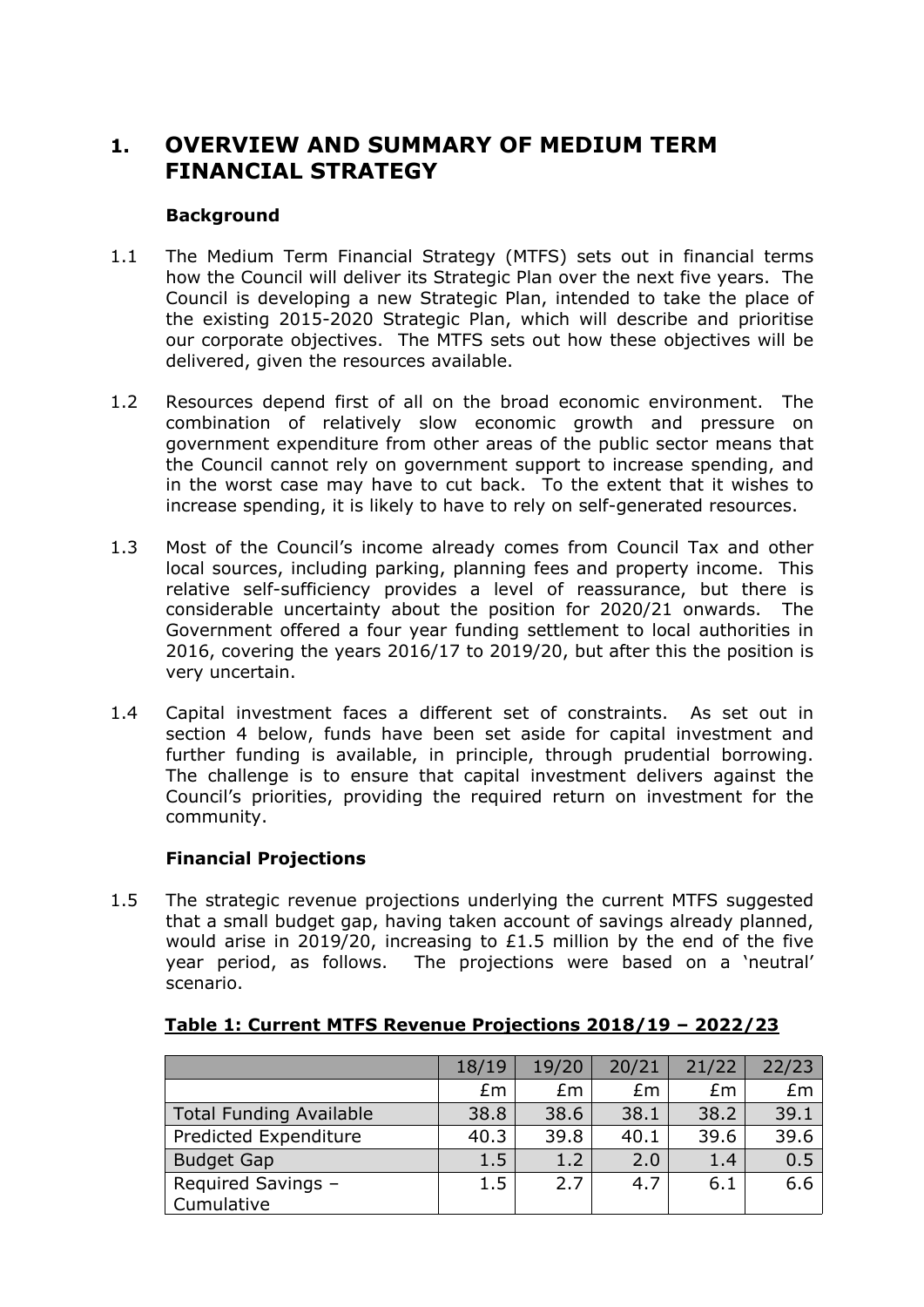| Savings identified -<br><sup>1</sup> Cumulative | 1.6    | 2.6 | 3.6 |  |
|-------------------------------------------------|--------|-----|-----|--|
| Still to be identified                          | $-0.1$ |     |     |  |

- 1.6 It is important to note that projections like these can only represent a best estimate of what will happen. In updating the projections, various potential scenarios have been modelled – adverse, neutral and favourable.
- 1.7 In accordance with legislative requirements the Council must set a balanced budget. Under the 'neutral' scenario there will be a budget gap from 2020/21 onwards, and in the 'adverse' scenario from 2019/20 onwards. The MTFS sets out a proposed approach that seeks to address this.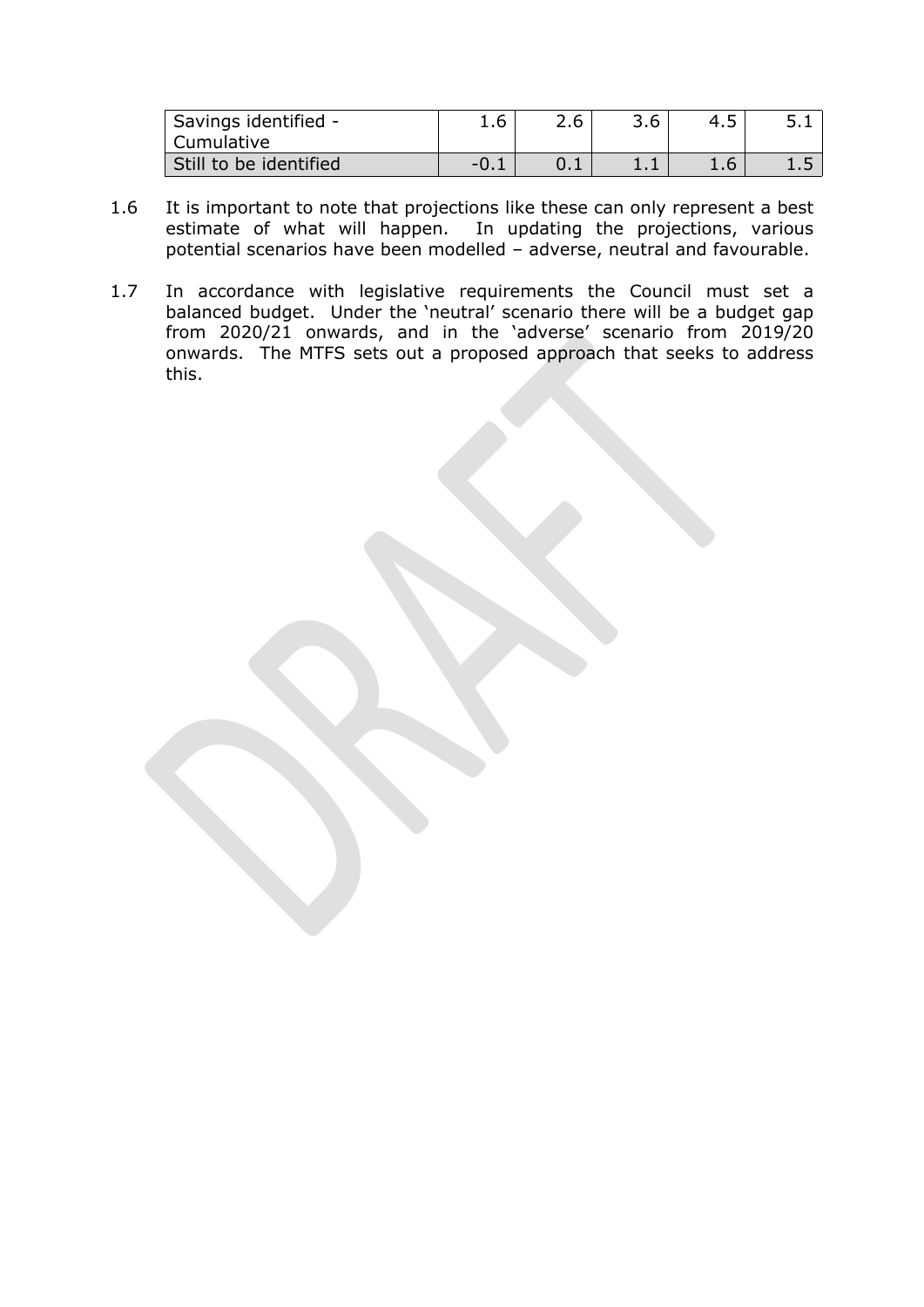# **2. NEW STRATEGIC PLAN**

- 2.1 The Council is developing a new Strategic Plan, intended to take the place of the existing 2015-2020 Strategic Plan. The development of a new Strategic Plan has been brought forward in order to inform the refresh of the Local Plan, which sets out the framework for development in the borough and is due to be completed by April 2022. The new Strategic Plan will likewise inform the whole range of other Council strategies and policies.
- 2.2 The proposed new Strategic Plan has gone through a thorough process of discussion and refinement over the period June – October 2018 and is due to be approved by Council on 12 December 2018. The current draft sets out eight objectives, as follows:
	- Great Environmental Quality
	- Well Connected Safe and Empowered Communities
	- Embracing Growth
	- Renowned for Heritage and Culture
	- A decent home for everyone
	- Better Transport Systems
	- People Fulfil their Potential
	- A Thriving Economy.

The purpose of the MTFS is to describe the how the outcomes associated with these objectives can be delivered, given the financial resources available to the Council, and bearing in mind the prioritisation of objectives. 'Financial resources' include both revenue resources, for dayto-day expenditure, and capital resources, for one-off investment that will deliver benefits over more than a year.

- 2.3 Resources are described below in section 4 of the MTFS. It will be seen that there are constraints on the funding available for the revenue budget, and there are in any case service pressures which must be accommodated. This implies a process of matching resources against the objectives in the Strategic Plan.
- 2.4 Capital investment is funded from the New Homes Bonus, borrowing and third party contributions such as Section 106 payments on new developments. The constraints in this case are different from those facing revenue expenditure, because the current local authority funding regime does not set cash limits for borrowing. However, borrowing must be sustainable in terms of the Council's ability to fund interest payments and ultimately repayment of capital. Capital investment plans also depend on having the capacity, in terms of internal resources, to develop projects, work effectively with partners, and secure third party funding.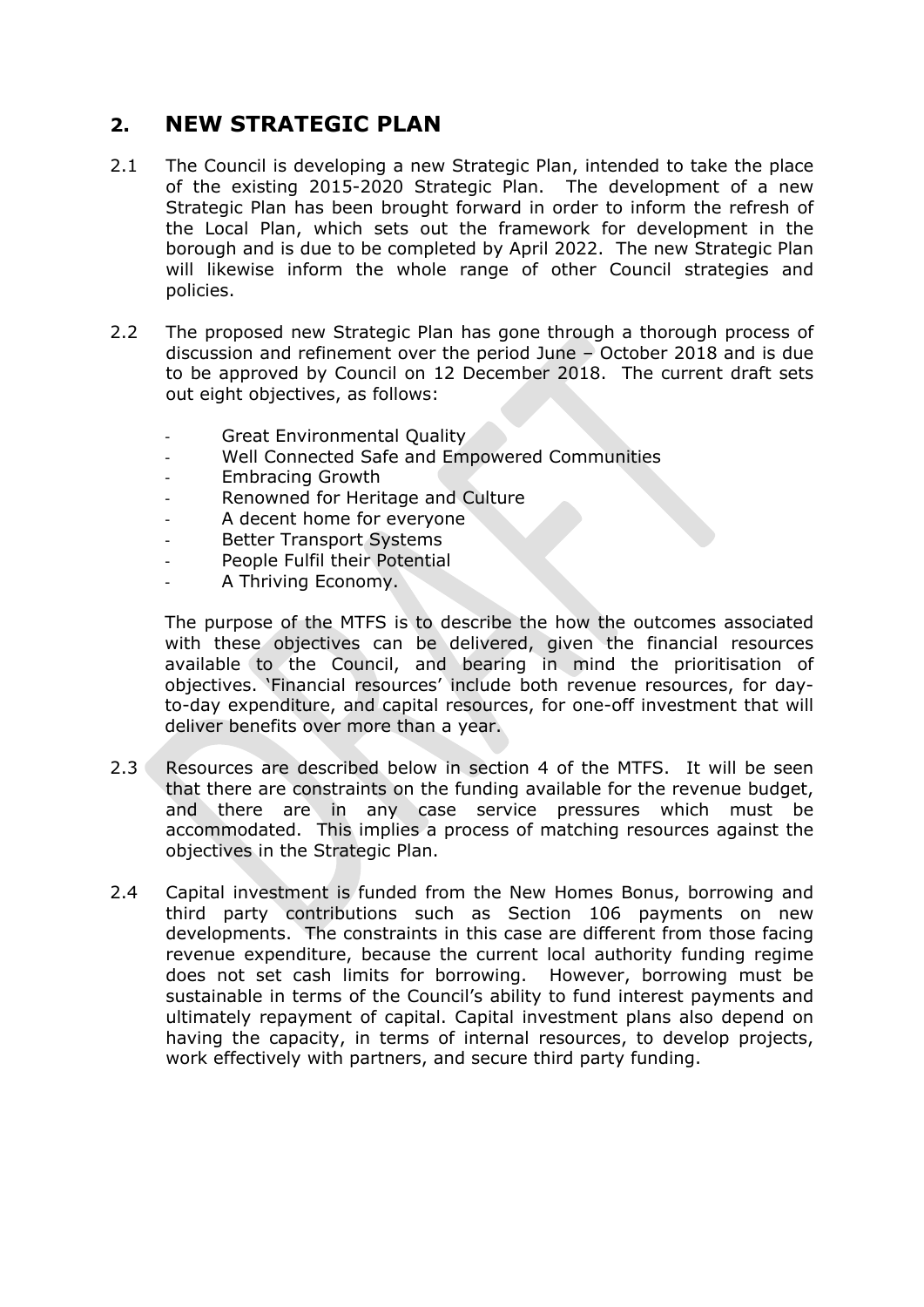# **3. NATIONAL CONTEXT**

#### **Economic Outlook 2019 – 2024**

- 3.1 The national economy continues to grow, although at a modest rate by historical standards. There was a temporary slowdown in quarter 1 of 2018, but this has now been reversed. The Bank of England expects growth to continue at a rate of between 1.5% - 2% in the medium term.
- 3.2 The Bank expects that growth will be significantly influenced by the reaction of consumers and businesses to EU withdrawal in 2019. This is important, because consumer spending in particular is an important driver of economic growth. Consumer spending continued to grow after the EU referendum in 2016, thus averting the gloomiest predictions about its effects. Whilst this pattern may continue if there is an orderly exit from the EU, there is a risk that the shock from a 'no-deal' exit could impact consumer spending and lead to a downturn in growth.



**Figure 1: Real UK gross domestic product (GDP) growth rate**

3.3 Consumer Price Inflation (CPI) is currently 2.4%, for the year to September 2018, above the Bank of England's target rate of 2%. The Bank increased interest rates by 0.25% in August, believing that a modest tightening of monetary policy was needed to return inflation to its target.

# **Public Finances**

3.4 Following the financial crisis of 2008 and the demands that it placed on public finances, successive governments have reduced the public sector deficit through an explicit policy of austerity. This has brought public expenditure down to a similar level as a proportion of national income to that in 2007/08, immediately before the financial crisis.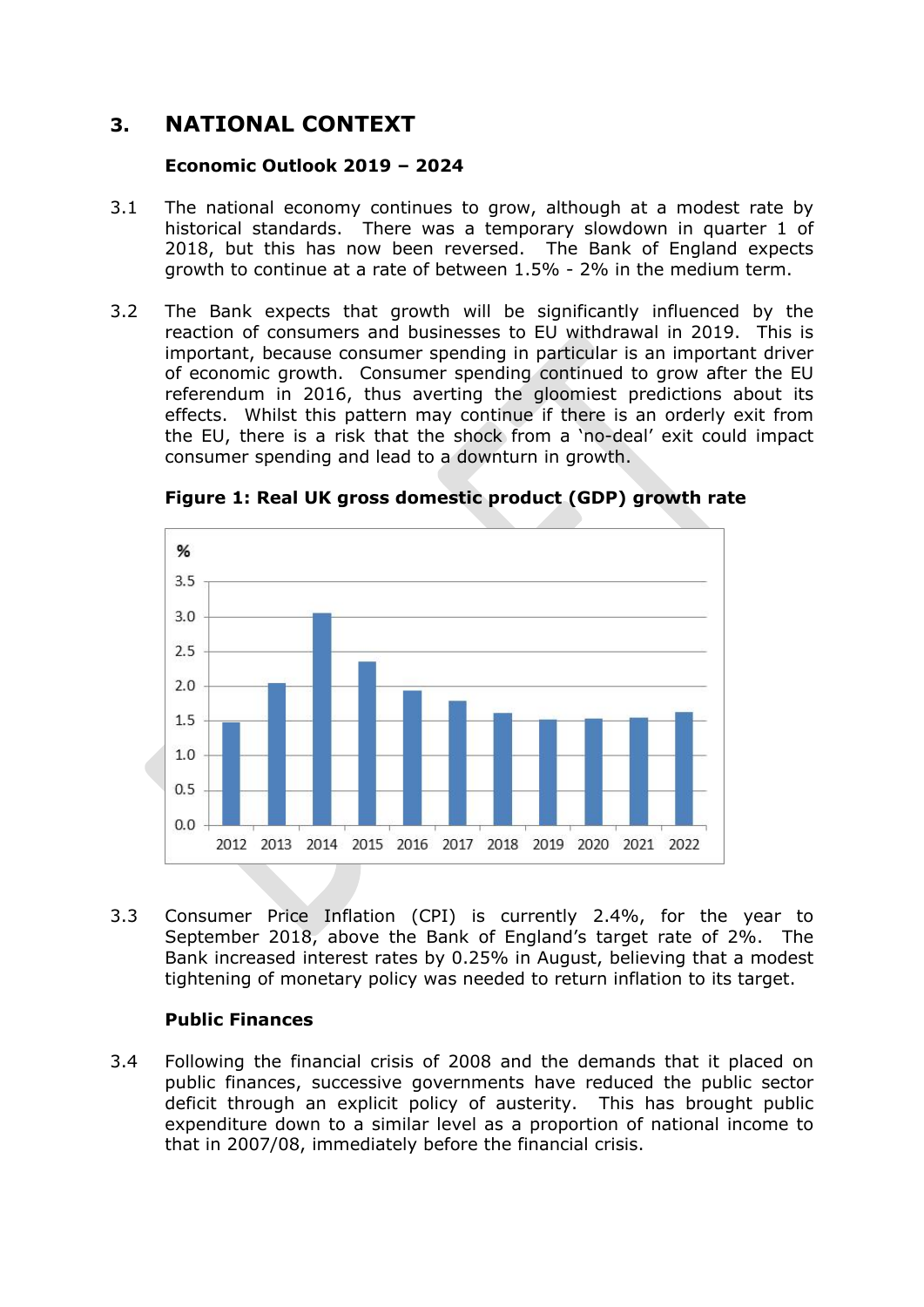

**Figure 2: Tax and Spend as a percentage share of national income**

The pressure to increase spending, particularly on the NHS and social care, has grown over the past few years. This has led to an overwhelming demand for an end to austerity. It is hard to see how central government can address this pressure without either increasing taxes or borrowing to fund a renewed growth in the deficit.

3.5 Within the overall reduction in public expenditure, there has been a widely disparate pattern between different government departments.

**Figure 3: Planned real change to Departmental Expenditure Limits 2010-11 – 2019-20 (per cent)**



3.6 MHCLG, which provides central government funding for local authorities, has seen some of the biggest cuts. Even if the policy of austerity is reversed, it is unlikely that local government will see significant benefits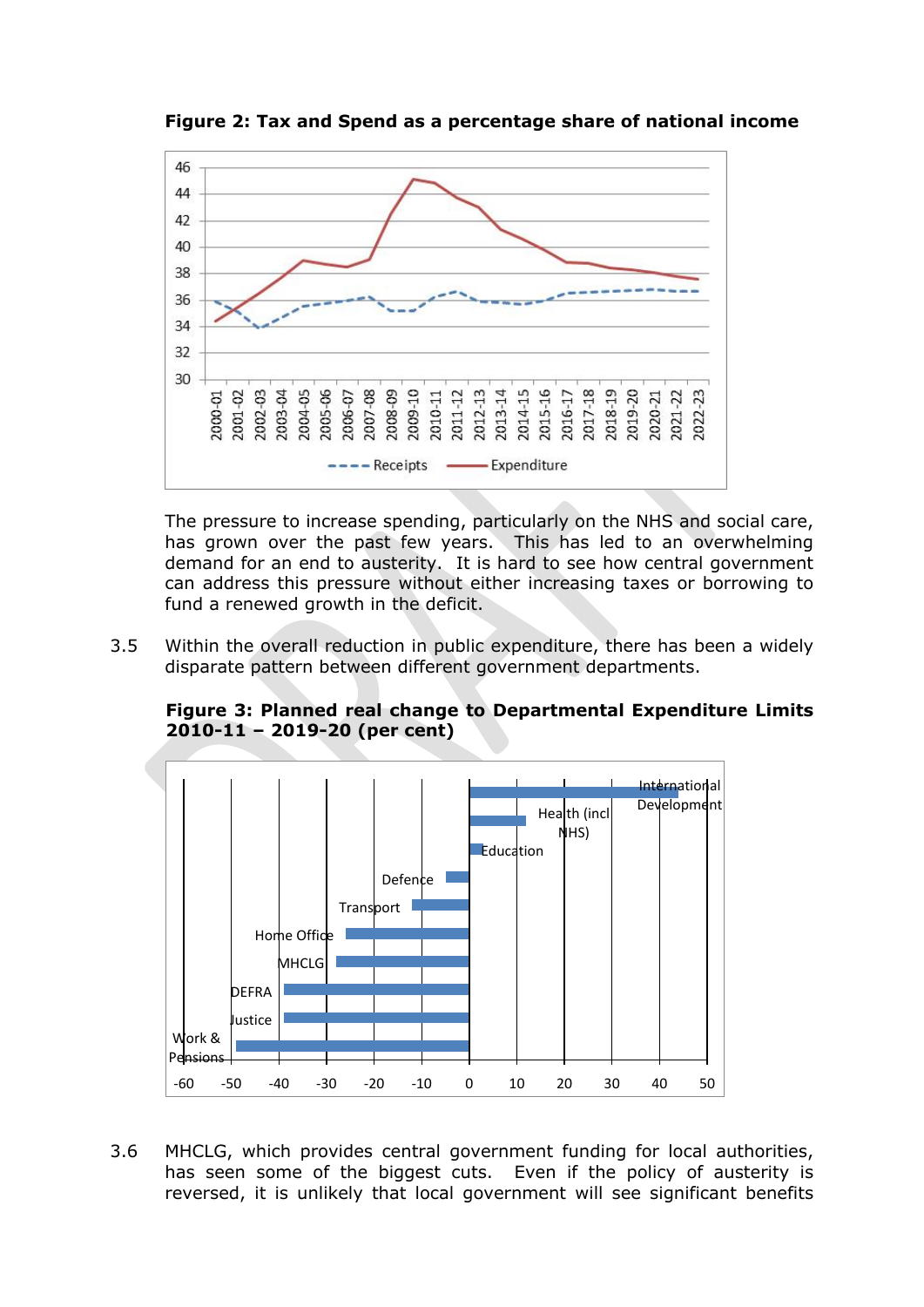given the pressures elsewhere on the public purse, in particular from the NHS.

3.7 The effects of austerity in local government have not been spread evenly between authorities. The LGA, in its Autumn Budget 2018 submission to the government, states that the increasing costs of adult social care and children's social care – services delivered by the upper tier of local government - contribute by far the majority of the funding gap faced by the sector. It is likely that any rebalancing of public spending priorities by central government to reflect an 'end to austerity' will focus on these services, and benefit the upper tier authorities that deliver them, rather than lower tier authorities like Maidstone.

#### **Conclusion**

3.8 The combination of relatively slow economic growth and pressure on government expenditure from other areas of the public sector means that the Council cannot rely on government support to increase spending, and in the worst case may have to cut back. To the extent that it wishes to grow, it will depend on self-generated resources.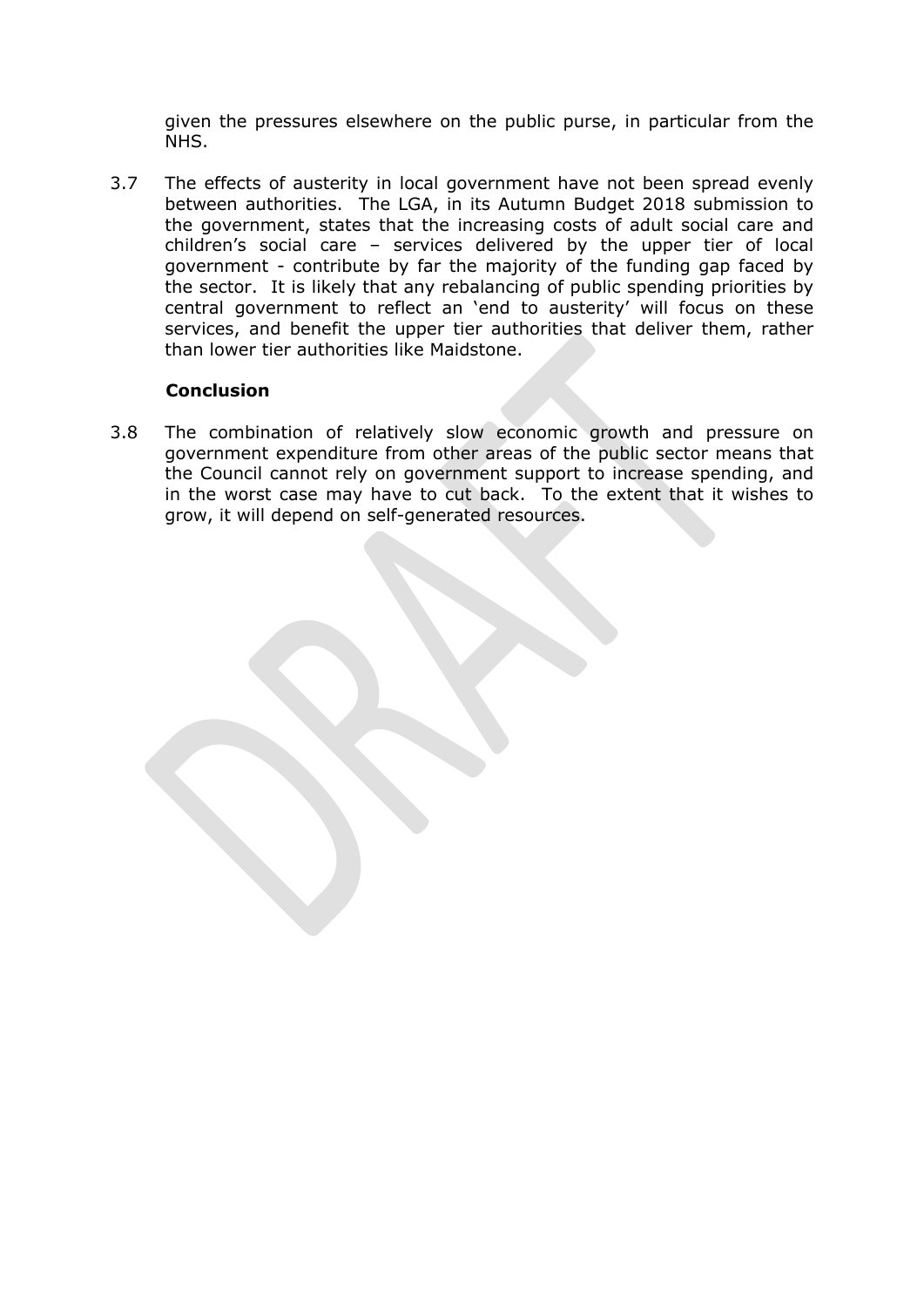# **4. FINANCIAL RESOURCES**

4.1 The Council's main sources of income are Council Tax and self-generated income from a range of other sources, including parking, planning fees and property investments. It no longer receives direct government support in the form of Revenue Support Grant; although it collects around £60 million of business rates annually, it retains only a small proportion of this.



# **Figure 4: Sources of Income**

# **Council Tax**

- 4.2 Council Tax is a product of the tax base and the level of tax set by Council. The tax base is a value derived from the number of chargeable residential properties within the borough and their band, which is based on valuation ranges, adjusted by all discounts and exemptions.
- 4.3 The tax base has increased steadily in recent years, reflecting the number of new housing developments in the borough. See table below.

|                     | 2014   | 2015     | 2016   | 2017   | 2018   |
|---------------------|--------|----------|--------|--------|--------|
| Number of dwellings | 67.178 | 67,721   | 68,519 | 69,633 | 70,843 |
| % increase compared | 0.38%  | $0.81\%$ | 1.18%  | 1.63%  | 1.74%  |
| with previous year  |        |          |        |        |        |

# **Table 2: Number of Dwellings in Maidstone**

Note: Number of dwellings is reported each year based on the position shown on the valuation list in September.

4.4 The level of council tax increase for 2019/20 is a decision that will be made by Council based on a recommendation made by Policy and Resources Committee. The Council's ability to increase the level of council tax is limited by the requirement to hold a referendum for increases over a government set limit. The referendum limit for 2018/19 was the greater of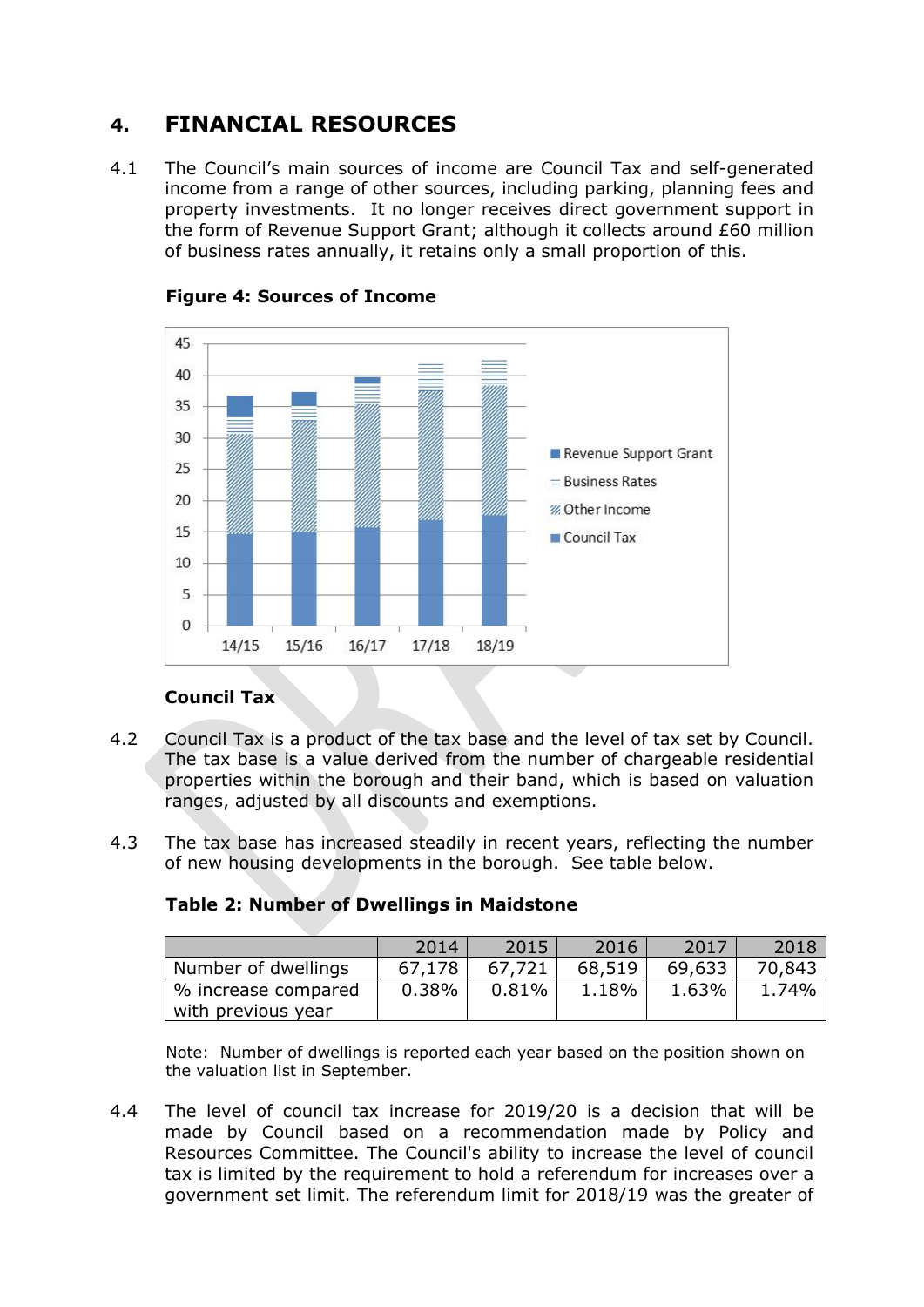3% or £5.00 for Band D tax payers. Council Tax was increased by the maximum possible, ie £7.29 (3%).

4.5 In the Medium Term Financial Strategy 2018/19 – 2022/23, it was assumed that the Council Tax base would increase by 1.5% per annum for the MTFS period, and Band D Council Tax increases would revert to 2% per annum after 2018/19. In fact, the Government announced in August 2018 that it was minded to set a referendum limit for Council Tax increases in 2019/20 of 3%. This gives the Council the opportunity to generate a higher level of income than projected if it chooses to increase Council Tax by the maximum permissible amount.

#### **Other income**

- 4.6 Other income is an increasingly important source of funding for the Council. It includes the following sources of income:
	- Parking
	- Shared services
	- Commercial property
	- Planning fees
	- **Cremations**
	- Garden waste collection
	- Income generating activity in parks

Where fees and charges are not set by statute, we apply a policy that guides officers and councillors in setting the appropriate level based on demand, affordability and external factors. Charges should be maximised within the limits of the policy, but customer price sensitivity must be taken into account, given that in those areas where we have discretion to set fees and charges, customers are not necessarily obliged to use our services.

4.7 In developing the strategic revenue projection for 2018/19 a broad assumption of a 1% increase in future fees and charges was used for the development of the MTFS, in line with overall inflation assumptions.

#### **Business Rates**

- 4.8 Under current funding arrangements, local government retains 50% of the business rates it collects. The aggregate amount collected by local government is redistributed between individual authorities on the basis of perceived need, so that in practice Maidstone Borough Council receives only around 7% of the business rates that it collects.
- 4.9 Prior to the 2017 General Election, the Government was preparing to move to 100% business rates retention with effect from 2020. The additional income would have been accompanied by devolution of further responsibilities to local government. However, the need to accommodate Brexit legislation means that there has been no time to legislate for this. Government therefore intends to increase the level of business rates retention to the extent that it is able to do within existing legislation, and plans to introduce 75% business rates retention with effect from 2020/21.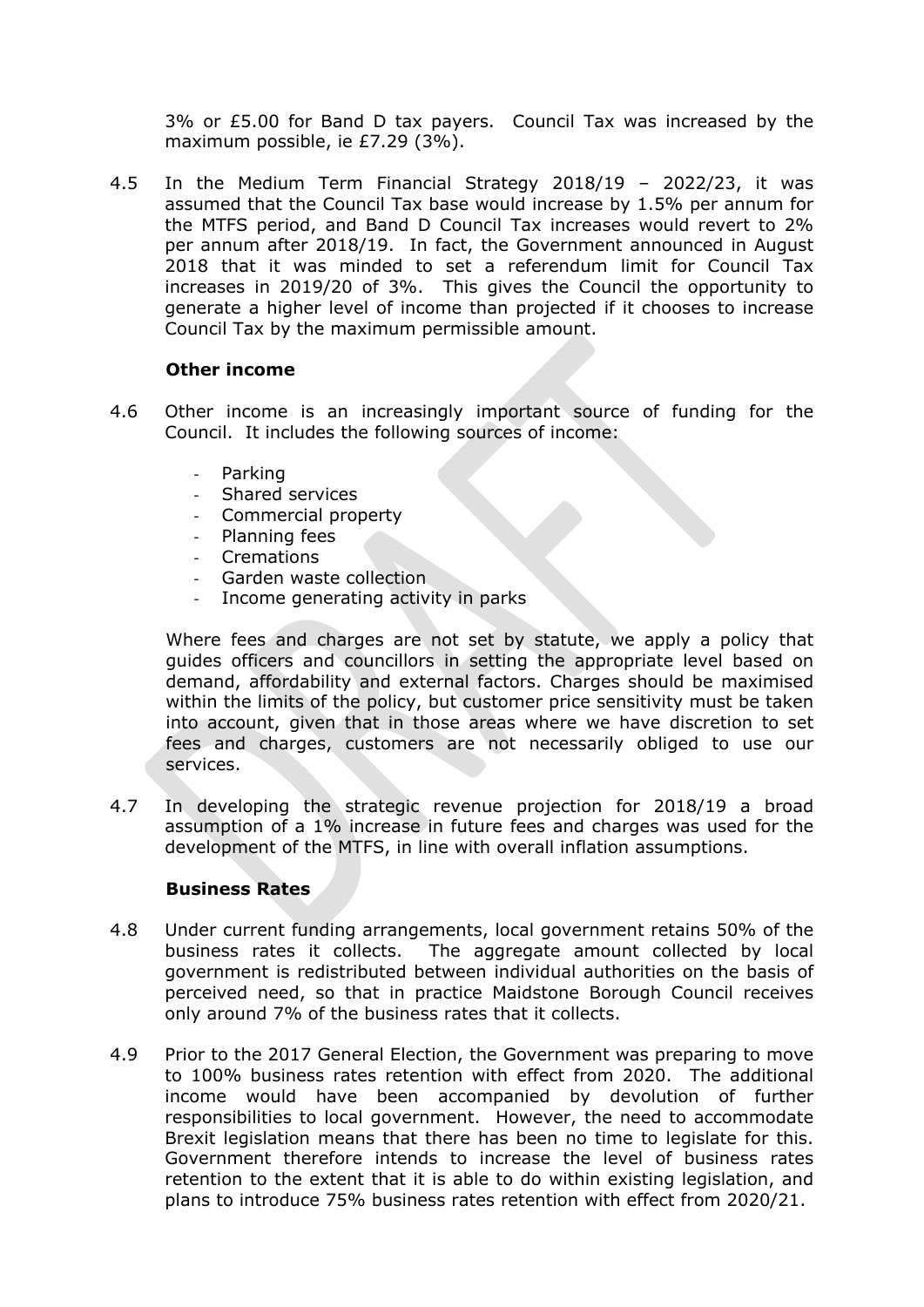- 4.10 As with 50% business rates retention, the new 75% business rates retention regime will be linked to a mechanism for rates equalisation to reflect local authorities' needs. These will be assessed based on a 'Fair Funding Review' which is currently under way. The overall amounts to be allocated as part of the Fair Funding Review are also subject to a planned Spending Review covering all government departments in 2019. It is therefore difficult to predict with any degree of accuracy whether the proportion of business rates retained by Maidstone will remain the same, increase or decrease.
- 4.11 The current local government funding regime gives authorities the opportunity to pool their business rates income and retain a higher share of growth as compared with a notional baseline set in 2013/14. Maidstone has been a member of the Kent Business Rates pool since 2014/15. Its 30% share of the growth arising from membership of the pool is allocated to a reserve which is used for specific projects that form part of the Council's economic development strategy. A further 30% represents a Growth Fund, spent in consultation with Kent County Council. This has been used to support the Maidstone East development.
- 4.12 It should be noted that in 2020, the baseline will be reset, so all growth accumulated to that point will be reallocated between local authorities as described in paragraph 4.10 above.
- 4.13 A further element of growth has been retained locally for one year only in 2018/19 as a result of Maidstone's participation in the Kent & Medway 100% Business Rates Retention pilot. Kent & Medway local authorities were successful in bidding for pilot status, which means that 100% of business rates growth, rather than 50%, is retained locally. The additional growth is split between a Financial Sustainability Fund (70%) and a Housing and Commercial Growth Fund (30%).
- 4.14 The Financial Sustainability Fund (FSF) is designed to support local authorities in managing the pressures associated with growth and is distributed according to a formula which provides each authority with a guaranteed minimum amount and then links growth in funding with population increase and business rates increase (as a proxy for commercial growth) over the past five years. Our share of the FSF was estimated to amount to £640,000.
- 4.15 The Housing and Commercial Growth Fund (HCGF) is designed to pool a sufficiently large level of resources to make a significant difference to support future delivery, where outcomes can be better achieved by local authorities working together across a wider area. The HCGF funds have been pooled in three 'clusters', for North Kent, East Kent and West Kent, with the distribution based on each area's share of total business rate receipts. Allocation of the funds is determined by the relevant Council Leaders in each Cluster.
- 4.16 A bid has been submitted to form a pilot again in 2019/20 and the outcome is expected to be announced in December 2018.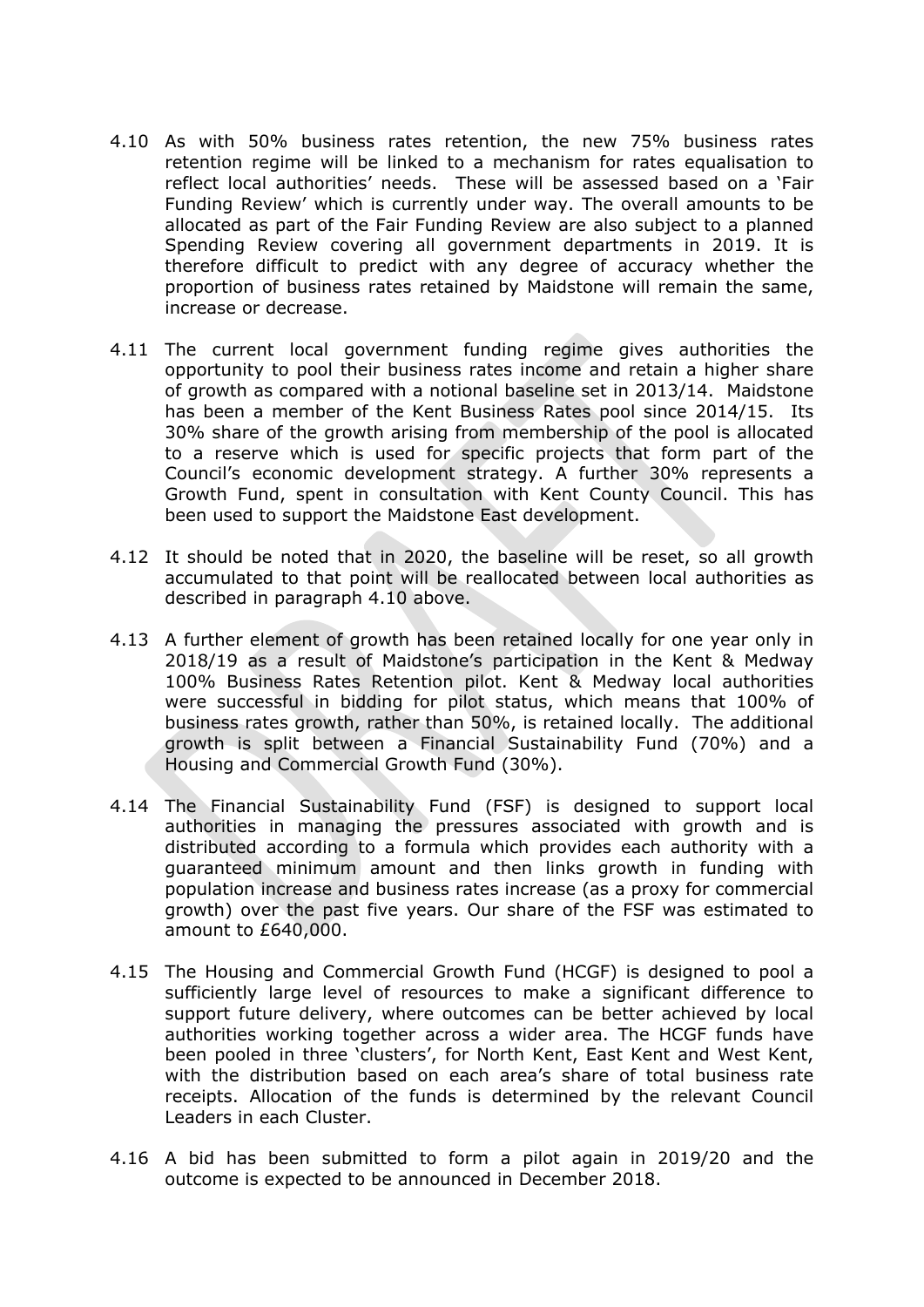4.17 Total projected business rates income for 2018/19 and the uses to which it will be put are summarised in the table below.

|                                      | £000  |                            |
|--------------------------------------|-------|----------------------------|
| Business Rates baseline income       | 3,136 | Included in base budget    |
| Growth in excess of the baseline     | 1,237 | Included in base budget    |
| Pooling gain (MBC share)             | 297   | <b>Funds Economic</b>      |
|                                      |       | Development projects       |
|                                      | 297   | Spent in consultation      |
| Pooling gain (Growth Fund)           |       | with KCC, eg on            |
|                                      |       | Maidstone East             |
| <b>Financial Sustainability Fund</b> | 640   | Allocated to 13 projects   |
| (initial estimate)                   |       | as agreed by Policy &      |
|                                      |       | <b>Resources Committee</b> |
| Housing & Commercial Growth          |       | Pooled and allocated by    |
| Fund                                 |       | North Kent Leaders         |
| Total                                | 5,310 |                            |

# **Table 3: Projected Business Rates Income 2018/19**

4.18 Whilst the proportion of total business rates income retained by the Council is relatively small, the amounts retained have grown significantly since the introduction of 50% business rates retention. Pressure on the government to reduce the burden of business rates and the unpredictability of future arrangements for equalising business rates income between Councils place future income growth from this source at risk.

# **Revenue Support Grant**

- 4.19 Maidstone no longer benefits directly from central government support in the form of Revenue Support Grant. Indeed, the existing four year funding settlement contains a mechanism for government to levy a 'tariff / top-up adjustment' – effectively negative Revenue Support Grant – on local councils that are considered to have a high level of resources and low needs. Maidstone was due to pay a tariff / top-up adjustment of £1.589 million in 2019/20. However, the government faced considerable pressure to waive negative RSG and now proposes to remove it in the 2019/20 Local Government Finance Settlement.
- 4.20 The negative RSG of £1.589 million was built into the current MTFS and savings plans developed to offset its impact. Rather than reverse these savings, it is proposed in the new MTFS to hold the £1.589 million as a contingency for future funding pressures, which will be applied to cushion the impact of likely reductions in resources in 2020/21.

# **Balances and Earmarked Reserves**

4.21 The Council maintains reserves as a safety net to allow for unforeseen circumstances. There is no statutory definition of the minimum level of reserves: the amount required is a matter of judgement. However, the Council has agreed to set £2 million as the minimum General Fund balance.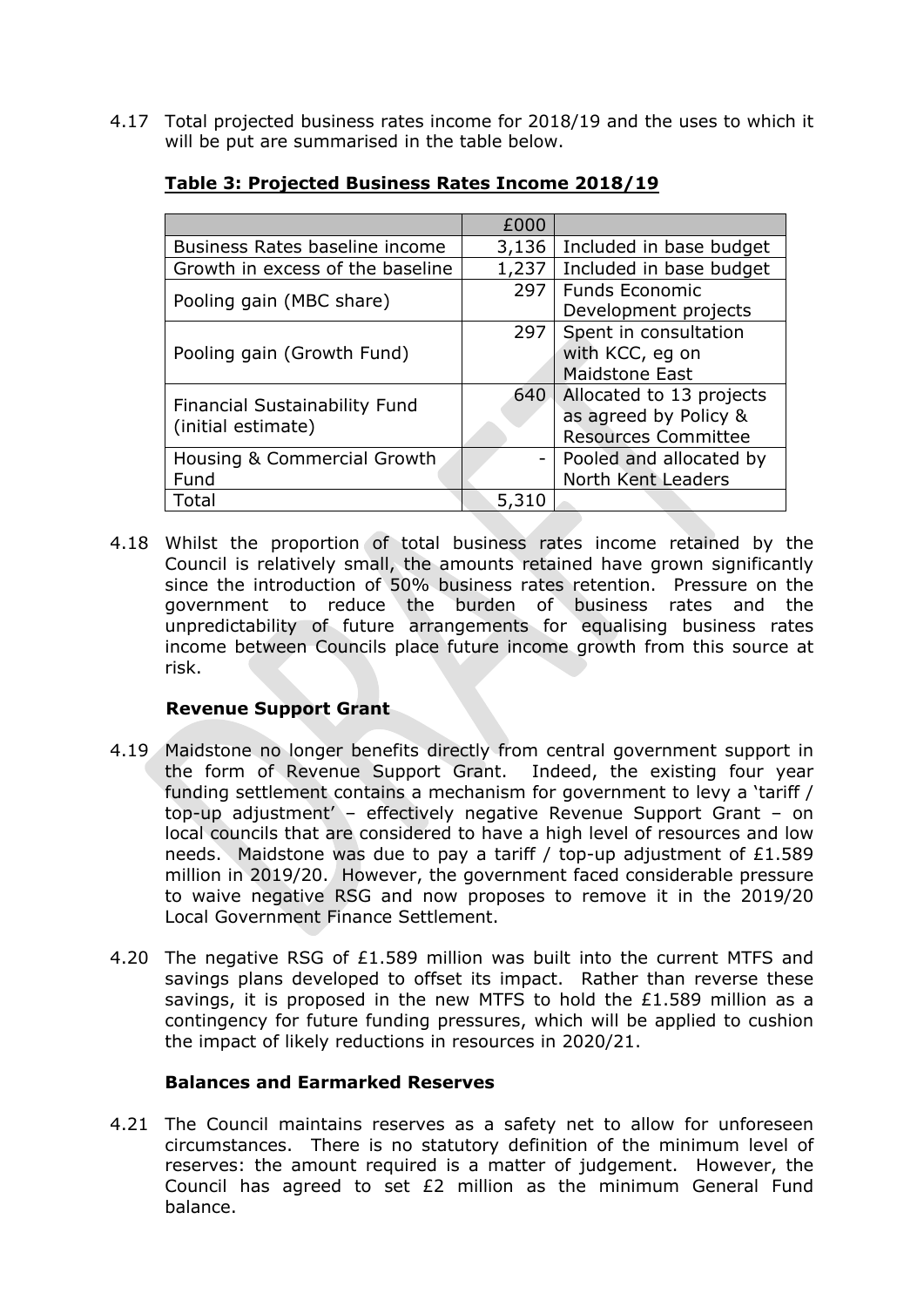- 4.22 Within the General Fund balance, amounts have been allocated for specific purposes. These amounts do not represent formal commitments. Instead, they represent the level of reserves considered to be required for specific purposes, including asset replacement, commercialisation and Invest to Save projects.
- 4.23 In addition to uncommitted General Fund balances, the Council holds reserves that are earmarked for specific purposes. Full details of reserves held are set out below.

|                                                | 31.3.17 | 31.3.18 |
|------------------------------------------------|---------|---------|
|                                                | £000    | £000    |
| <b>General Fund</b>                            |         |         |
| Commercialisation - contingency                | 500     | 500     |
| Invest to Save projects                        | 547     | 500     |
| Amounts carried forward from 2016/17           | 456     | 416     |
| Amounts carried forward from 2017/18           |         | 1,044   |
| Unallocated balance                            | 5,855   | 7,041   |
| General                                        | 9,329   | 9,502   |
| <b>Earmarked Reserves</b>                      |         |         |
| New Homes Bonus funding for capital projects   | 7,214   | 1,404   |
| Local Plan Review                              | 336     | 200     |
| Neighbourhood Plans                            | 64      | 70      |
| <b>Accumulated Surplus on Trading Accounts</b> | 243     | 51      |
| <b>Business Rates Growth Fund</b>              | 158     | 692     |
| Sub-total                                      | 8,014   | 2,418   |
| <b>Total General Fund balances</b>             | 17,343  | 11,920  |

# **Table 4: General Fund balances**

- 4.24 General Fund balances have fallen from £17.3 million at 31 March 2017 to £11.9 million at 31 March 2018. This arises from deployment of the New Homes Bonus for capital expenditure, including the acquisition of temporary accommodation for homeless people and investment property. This is in line with the Council's explicit strategy of using New Homes Bonus for capital investment.
- 4.25 The unallocated balance comfortably exceeds the £2 million minimum. It represents 37% of the net revenue budget, which is well in excess of the 10% benchmark that is sometimes cited as a reasonable level. It can therefore be seen that the level of reserves is adequate without being excessive.

# **Capital Funding**

4.26 Typically, local authorities fund capital expenditure by borrowing from the Public Works Loan Board, which offers rates that are usually more competitive than those available in the commercial sector. Maidstone Borough Council has so far not borrowed to fund its capital programme,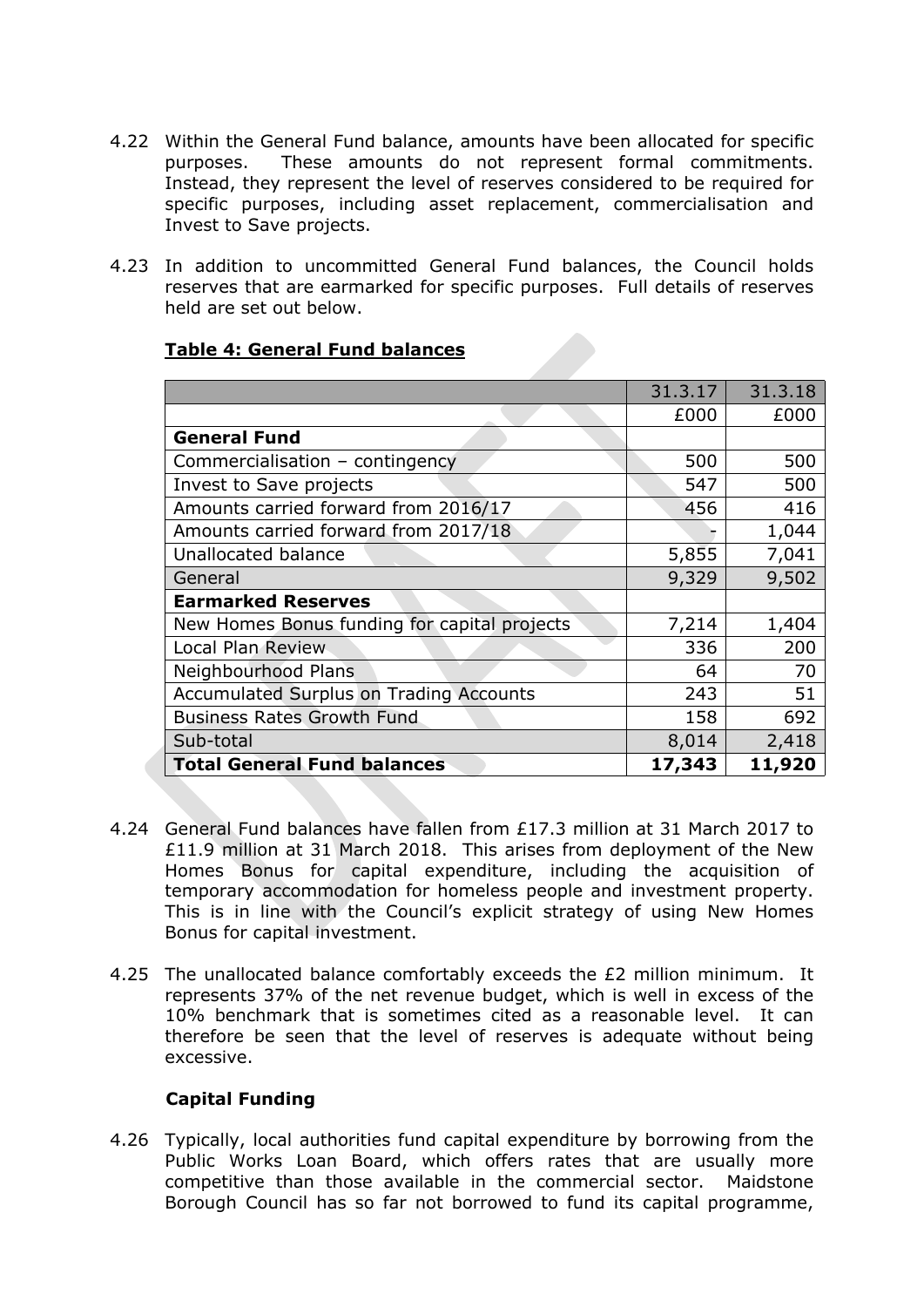instead relying primarily on New Homes Bonus to fund the capital programme. Borrowing has not been required so far in 2018/19, but is likely to be in subsequent years. The cost of any borrowing is factored into the MTFS financial projections.

- 4.27 There has been a reduction of the period for which New Homes Bonus would be paid from six years to five in 2017/18 and then to four in 2018/19. An allowance is also now made in calculating New Homes Bonus for the natural growth in housing from 'normal' levels of development. Given other pressures on local government funding, and given the progressive reduction in the level of New Homes Bonus, it is not clear whether New Homes Bonus will continue to exist, at least in its current form. under the new Local Government funding regime to be implemented from 2020.
- 4.28 Many of the external grants that were available to the council for funding capital projects in the past no longer exist. However, external funding is sought wherever possible and the Council has been successful in obtaining Government Land Release Funding for its housing developments and is seeking ERDF funding for the Kent Medical Campus Innovation Centre.
- 4.29 Funding is also available through developer contributions (S 106) and the Community Infrastructure Levy (CIL). The Community Infrastructure Levy was introduced in Maidstone in October 2018.
- 4.30 The current funding assumptions used in the programme are set out in the table below.

| <b>Funding Source</b>      | 2018/19 | 2019/20 | 2020/21 | 2021/22 | 2022/23 | <b>TOTAL</b> |
|----------------------------|---------|---------|---------|---------|---------|--------------|
|                            | £000    | £000    | £000    | £000    | £000    | £000         |
| New Homes Bonus            | 3,200   | 3,400   |         |         |         | 6,600        |
| <b>Disabled Facilities</b> | 800     | 800     | 800     | 800     | 800     | 4,000        |
| Grants                     |         |         |         |         |         |              |
| <b>Internal Borrowing</b>  | 18,401  |         |         |         |         | 18,401       |
| Prudential                 | 4,132   | 17,983  | 8,086   | 7,225   | 7,225   | 44,651       |
| Borrowing                  |         |         |         |         |         |              |
| <b>Total Resources</b>     | 26,533  | 22,183  | 8,886   | 8,025   | 8,025   | 73,652       |

# **Table 5: Capital Programme Funding**

A review of the schemes in the capital programme will take place during the course of Autumn 2018. Proposals will also be considered for new schemes to be added to the capital programme. The affordability of the capital programme will be considered as part of this review, as it is essential that any borrowing to fund the capital programme is sustainable and affordable in terms of its revenue costs.

4.31 Under CIPFA's updated Prudential Code, the Council is now required to produce a Capital Strategy, which is intended to give an overview of how capital expenditure, capital financing and treasury management activity contribute to the provision of local public services, along with an overview of how associated risk is managed and the implications for future financial sustainability.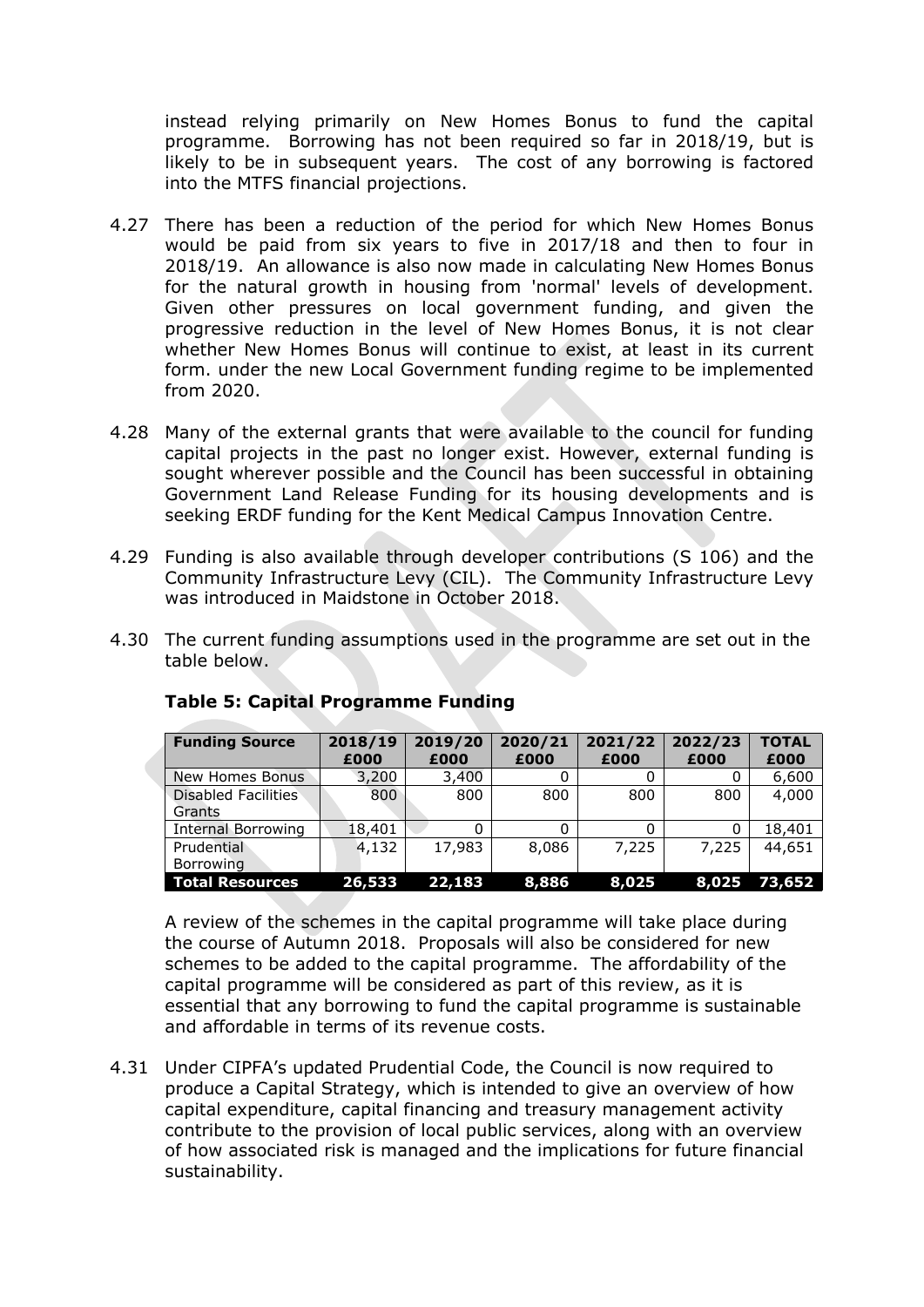4.32 The outcome of the capital programme review and a proposed Capital Strategy will be considered by Policy and Resources Committee in January 2019 and an updated capital programme was recommended to Council for approval.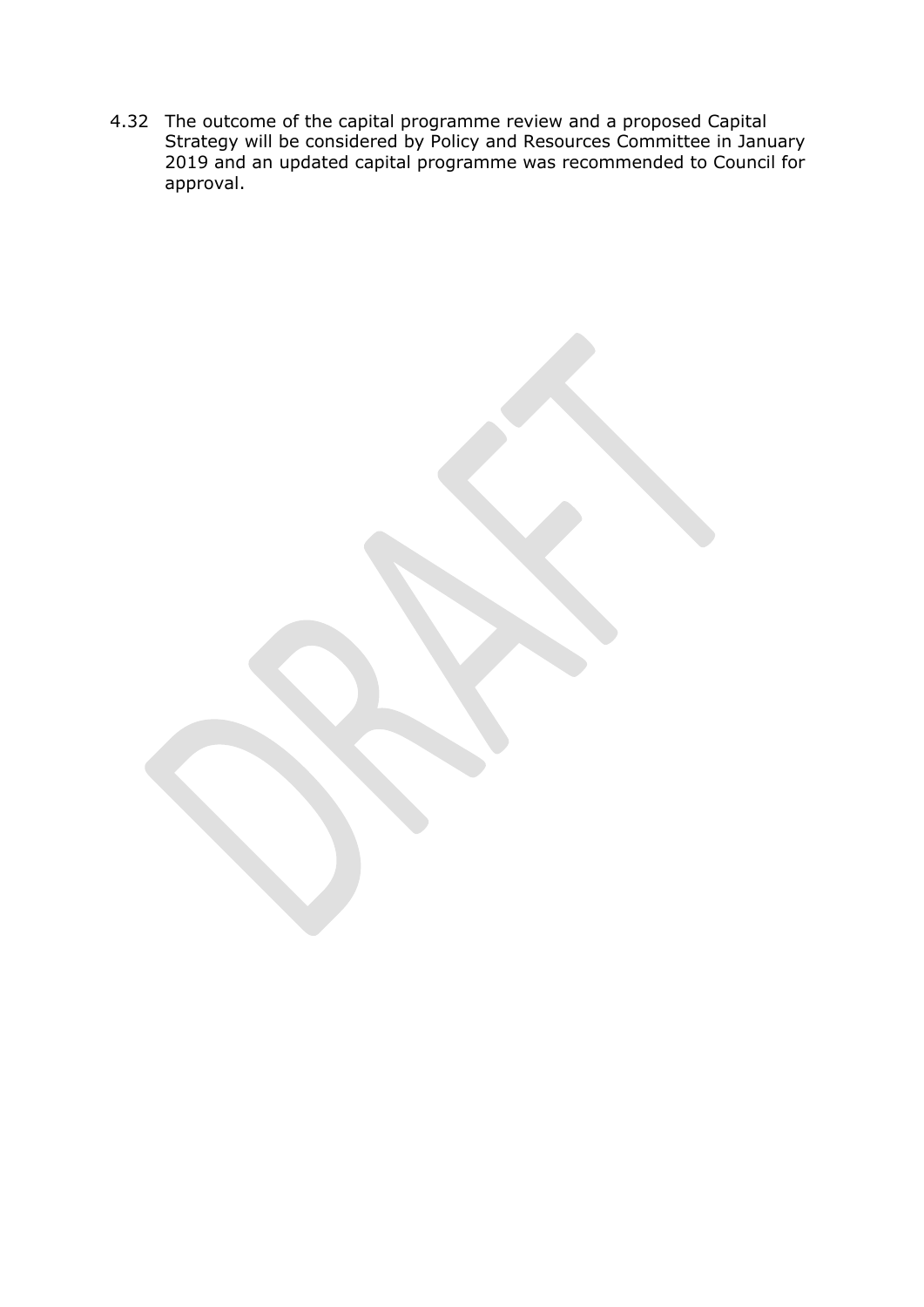# **5. FUTURE SCENARIOS**

5.1 Owing to uncertainty arising from the economic environment, and from the lack of clarity about the government's plans for local government funding, financial projections have been prepared for three different scenarios, as follows.

# **1. Favourable**

The UK achieves an orderly exit from the EU on terms that are widely perceived as favourable. The economy continues to grow, allowing the government to increase public expenditure. Local authorities achieve a positive outcome from the Spending Review and Maidstone shares in the benefits through the Fair Funding Review. Government gives local authorities greater flexibility in setting local taxes.

# **2. Neutral**

The UK negotiates an agreed exit from the EU, but continued slow growth in the national economy compels the government to prioritise public spending in areas of high demand such as the NHS. As a result, local government sees no growth in real terms. Business rates income is distributed to areas of the country and of the local government sector that are perceived as having the greatest need, to Maidstone's detriment. Council Tax increases continue to be capped in line with price inflation.

# **3. Adverse**

Failure to achieve an agreed Brexit deal damages international trade and consumer confidence, leading to a sharp slowdown in the economy. Options for the government to meet spending pressures are severely limited, compelling it to divert business rates income away from local government, leading to a significant budget gap for Maidstone. The amount that local authorities can raise by way of Council Tax is limited in order to limit overall public spending.

Details of key assumptions underlying each of these scenarios are set out below.

# **Council Tax**

- 5.2 It is assumed in the adverse and neutral scenarios that the Council will take advantage of the flexibility offered by Government and will increase Council Tax by 3% in 2019/20, reverting to 2% in 2020/21. In the 'favourable' scenario outlined above the Council would increase Council Tax by 3% per annum for the whole five year period.
- 5.3 The other key assumption regarding Council Tax is the number of new properties. The number of new properties has been increasing in recent years, from a low of 0.38% in 2014 to 1.74% in 2018. The rate of increase nevertheless remains lower than that implied by Local Plan new homes targets. Assumptions are as follows: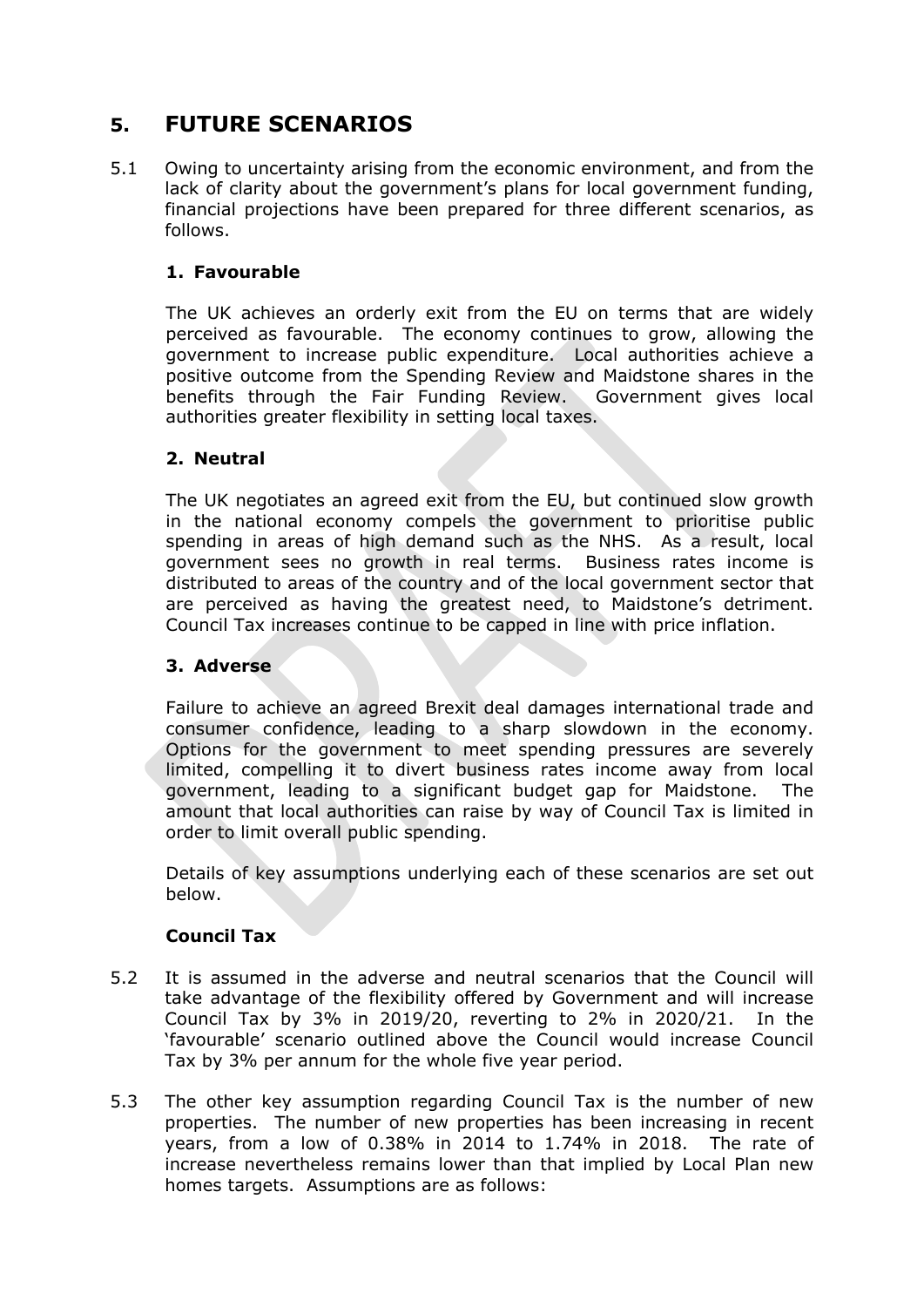Favourable – 3% Neutral – 2% Adverse – 1%

#### **Business Rates**

- 5.4 As described above, the Council receives only a small proportion of the business rates that it actually collects. After 2020, this proportion will be adjusted to reflect the findings of the Fair Funding Review and the Spending Review. It is very difficult to predict what this will mean in practice. However, for the purposes of revenue projections, a number of assumptions have been made.
- 5.5 Assuming that the starting point in the government's calculations will be Maidstone's perceived level of need, it should be noted that the current four year funding settlement, which is likewise based on perceived local authority needs, incorporated a negative revenue support grant payment of £1.6 million in 2019/20. The starting point for future business rates income is therefore assumed to be the current baseline share of business rates income,  $E3.2$  million, less  $E1.6$  million. It is not accepted that this would be a fair allocation of business rates income but it is prudent to make this assumption for forecasting purposes.
- 5.6 A further factor to be considered is the resetting of the government's business rates baseline in 2020/21. This represents the level above which the Council benefits from a share in business rates growth. It is likely that the government will reset the baseline in order to redistribute resources from those areas that have benefitted most from business rates growth in the years since the current system was introduced in 2013, to those areas that have had lower business rates growth. Accordingly, cumulative business rates growth has been removed from the projections for 2020/21, then is gradually reinstated from 2021/22.
- 5.7 In addition, as provided for in the current MTFS, it is appropriate to include a provision, currently £1.3 million, to allow for additional burdens placed on the Council following the end of the current four year settlement. Originally it was expected that the Council might face additional responsibilities under 100% business rates retention from 2020/21 and a provision of  $E1.3$  million was made in the MTFS to allow for this. Even if 100% business rates retention is not now introduced as originally intended, the pressures on UK-wide public finances mean that the Council risks corresponding burdens, whether in the form of additional responsibilities or an increased tariff / top-up adjustment. This provision is included in 2021/22, rather than in 2020/21, as it is likely that the government will dampen the impact of any adverse changes arising from the new post-2020 financial settlement, and spread them over at least two years.
- 5.8 Given these assumptions, the specific assumptions for business rates growth in each scenario are as follows:

Favourable –3% increase in multiplier plus 2% growth in base Neutral – 2% increase in multiplier plus 1% growth in base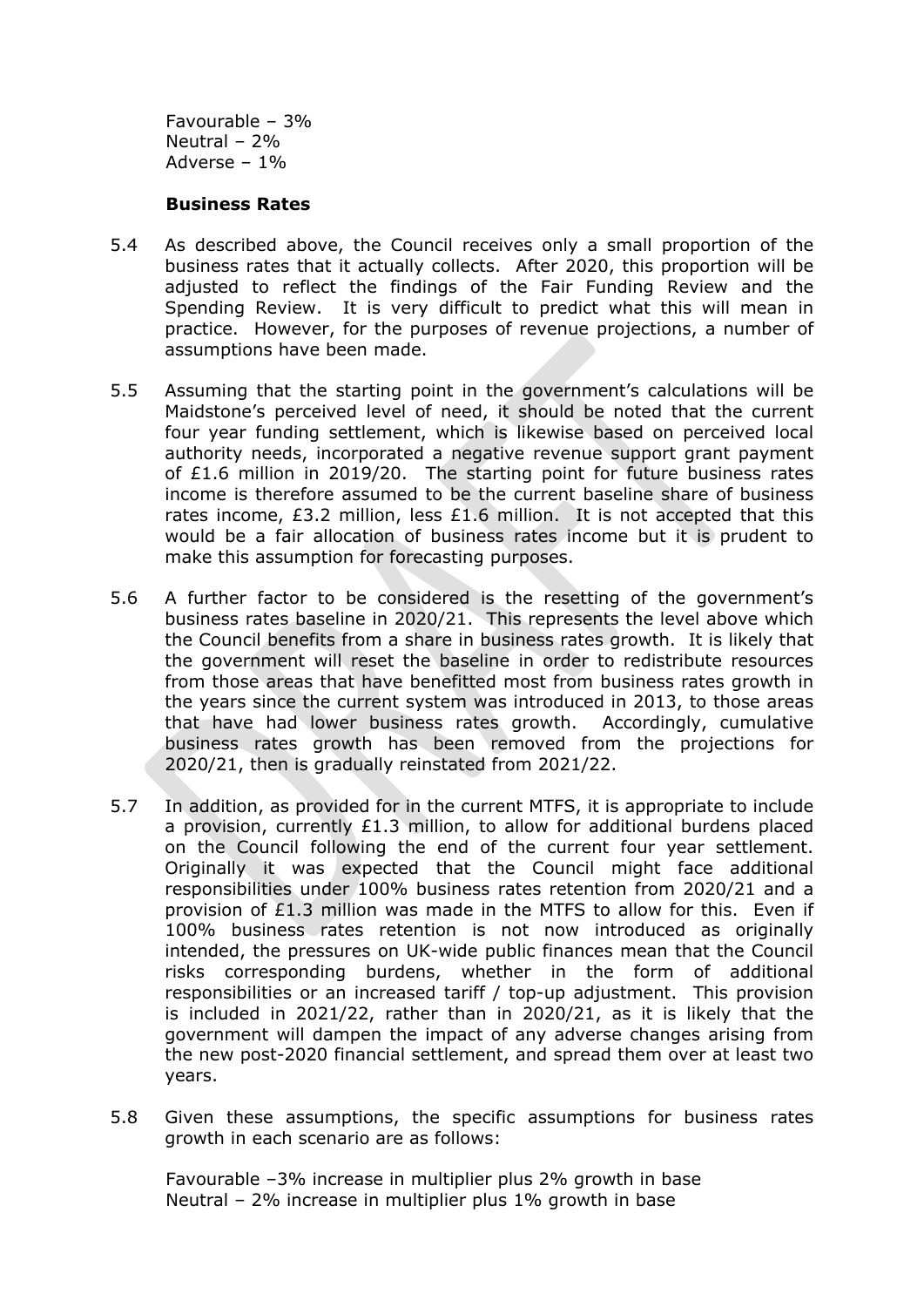Adverse – 1% increase in multiplier plus 0% growth in base

#### **Fees and Charges**

- 5.9 The projections imply that fees and charges will increase in line with overall inflation assumptions. For the Council, the main component of inflation is pay inflation. In practice, it is not possible to increase all fees and charges by this amount as they are set by statute. Accordingly, the actual increase in income shown in the projections is somewhat lower than the inflations assumptions.
- 5.10 Details of inflation assumptions are as follows:

Favourable – 3% Neutral – 2% Adverse – 1%

#### **Inflation**

- 5.11 The annual rate of increase in Consumer Price Index inflation (CPI) for the year to September 2018 was 2.4%. Although wage inflation in the public sector has been below this level, there is increasing political pressure to relax the limits on public sector pay increases.
- 5.12 The following table sets out the assumptions made for the purposes of preparing the initial set of Strategic Revenue Projections.

|                   | Favourable | Neutral  | Adverse  | Comments                                                                                                       |
|-------------------|------------|----------|----------|----------------------------------------------------------------------------------------------------------------|
| Employee<br>Costs | 1.00%      | 2.00%    | 3.00%    | Neutral assumption is in line<br>with the most recent pay<br>settlement and government                         |
|                   |            |          |          | inflation targets                                                                                              |
|                   | 0.50%      | 0.50%    | 0.50%    | The annual cost of performance<br>related incremental increases for<br>staff                                   |
| Electricity       | 8.00%      | 11.00%   | 14.00%   | Based on guidance from supplier                                                                                |
| Gas               | 8.00%      | 10.00%   | 12.00%   | Based on guidance from supplier                                                                                |
| Water             | $-2.00\%$  | $0.00\%$ | $0.00\%$ | Decrease in prices expected<br>from deregulation of the water<br>supply market                                 |
| Fuel              | 1.00%      | 2.00%    | 3.00%    | A predicted average increase<br>based on previous trends as no<br>forward looking information is<br>available. |
| Insurance         | 2.00%      | 3.00%    | 4.00%    | A predicted average increase<br>based on previous trends as no<br>forward looking information is<br>available. |
| General           | 1.00%      | 2.00%    | 3.00%    | 2% is the government's target<br>inflation rate but the current<br>level of CPI inflation is 2.4%              |

# **Table 6: Inflation Assumptions**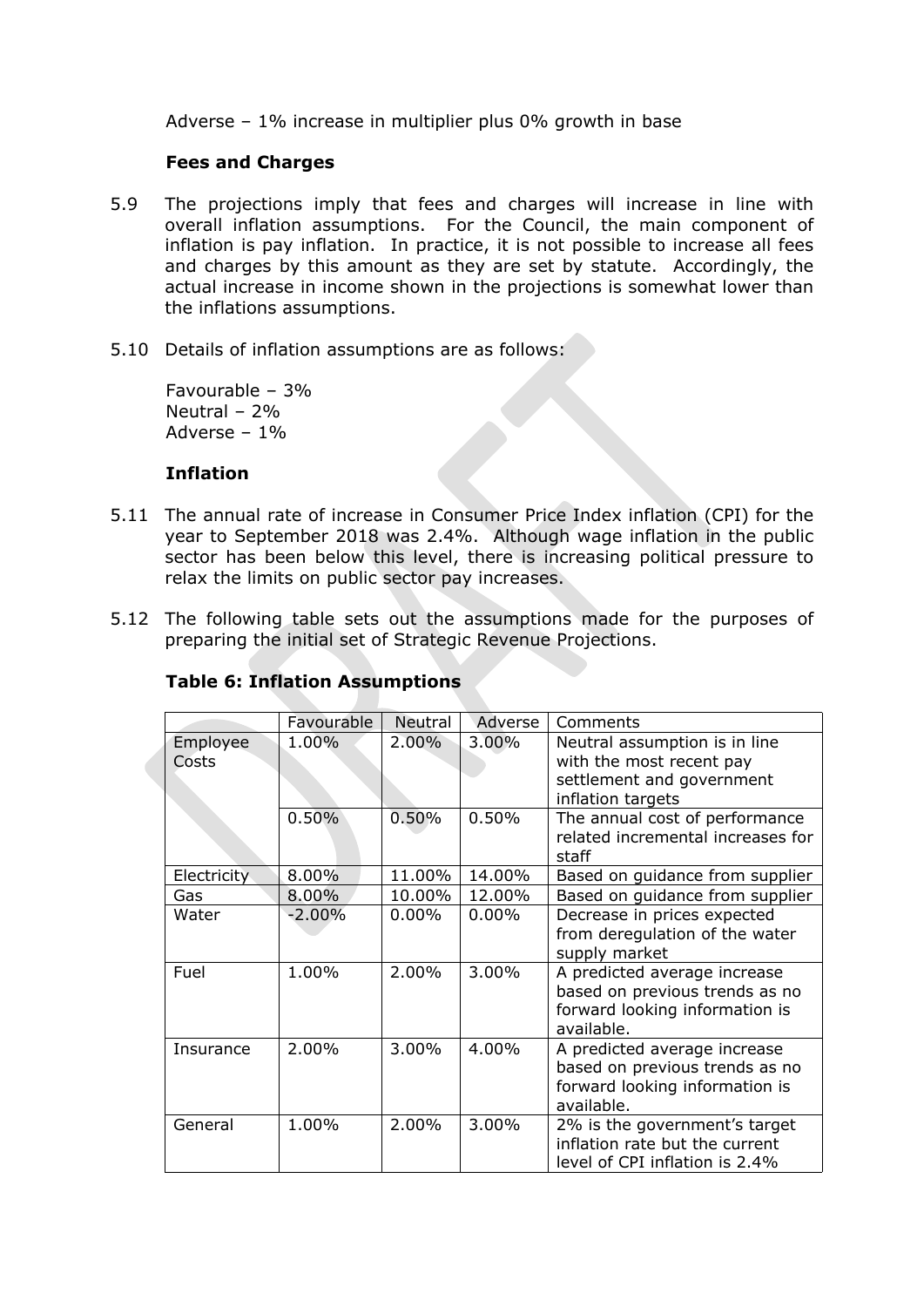# **Service Spend**

- 5.13 Strategic Revenue Projections currently assume that service spend will remain as set out in the existing MTFS, so savings previously agreed by Council will be delivered and no further growth arising from the new Strategic Plan is incorporated.
- 5.14 The projections include provision for the revenue cost of the capital programme, comprising interest costs (3%) and provision for repayment of borrowing (2%).

#### **Summary of Projections**

5.15 A summary of the projected budget gaps under each of the scenarios is set out below.

# **Table 7: Projected Budget Gap 2019/20 – 2023/24**

|    |    |    | $19/20$   20/21   21/22   22/23   23/24 |    |
|----|----|----|-----------------------------------------|----|
| £m | £m | £m | £m                                      | £m |
|    |    |    |                                         |    |

| Scenario 1 - Favourable                 |        |                |               |               |               |
|-----------------------------------------|--------|----------------|---------------|---------------|---------------|
| Budget Gap <sup>1</sup>                 | 0.2    | 0.9            | 0.2           | $-1.1$        | $-1.5$        |
| Required Savings - Cumulative           | 0.2    | 1.1            | 1.3           | 0.2           | $-1.3$        |
| Savings identified to date <sup>2</sup> | $-1.0$ | $-2.0$         | $-2.9$        | $-3.5$        | $-3.5$        |
| <b>Budget surplus</b>                   | $-0.8$ | $-0.9$         | $-1.6$        | $-3.3$        | $-4.8$        |
|                                         |        |                |               |               |               |
| <b>Scenario 2 - Neutral</b>             |        |                |               |               |               |
| Budget Gap <sup>1</sup>                 | 1.1    | 2.0            | 1.5           | 0.4           | 0.2           |
| Required Savings - Cumulative           | 1.1    | 3.1            | 4.6           | 5.0           | 5.2           |
| Savings identified to date <sup>2</sup> | $-1.0$ | $-2.0$         | $-2.9$        | $-3.5$        | $-3.5$        |
| <b>Savings to be identified</b>         | 0.1    | 1.1            | 1.7           | 1.5           | 1.7           |
|                                         |        |                |               |               |               |
| <b>Scenario 3 - Adverse</b>             |        |                |               |               |               |
| Budget Gap <sup>1</sup>                 | 1.7    | 2.7            | 2.4           | 1.4           | 1.4           |
|                                         | . –    | $\overline{A}$ | $\sim$ $\sim$ | $\sim$ $\sim$ | $\sim$ $\sim$ |

| Budget Gap <sup>1</sup>                 |      |        | 2.4    | 1.4    |                  |
|-----------------------------------------|------|--------|--------|--------|------------------|
| Required Savings - Cumulative           |      | 4.4    | 6.8    |        | 9.6 <sub>1</sub> |
| Savings identified to date <sup>2</sup> | -1.0 | $-2.0$ | $-2.9$ | $-3.5$ |                  |
| <b>Savings to be identified</b>         | 0.7  | 2.4    | 3.9    |        | 6.1              |

 $1$  A positive figure here indicates a budget gap; a negative figure (-) indicates a surplus

<sup>2</sup> Savings included in existing 2018/19 – 2022/23 MTFS / Efficiency Plan – see Appendix B

<sup>3</sup> See Appendix C for detailed projections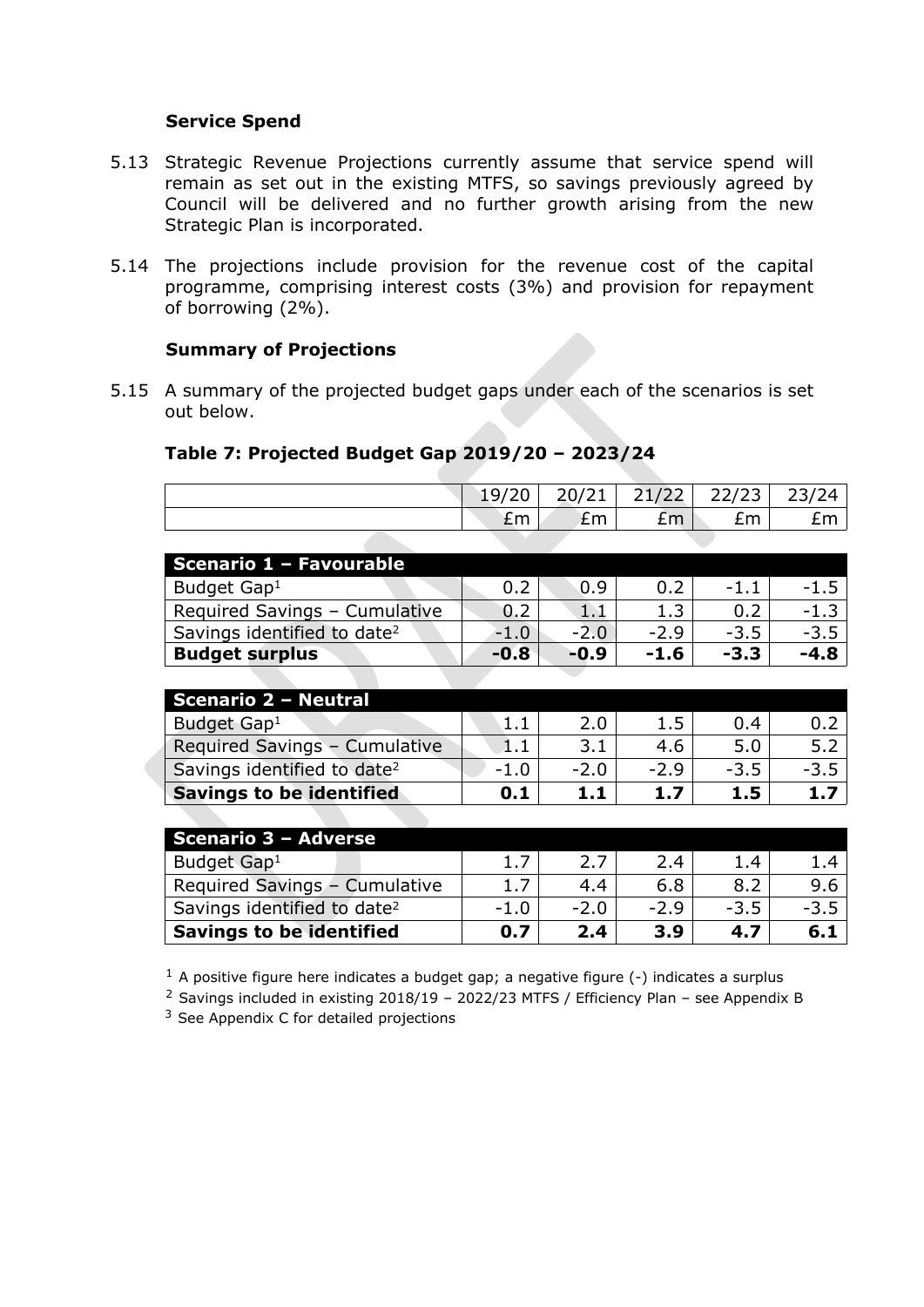For illustrative purposes, the following table shows the equivalent neutral scenario if Council Tax were frozen at 2018/19 levels (£252.90 for Band D):

|                                             | 19/20  | 20/21  | 21/22  | 22/23  | 23/24            |  |  |
|---------------------------------------------|--------|--------|--------|--------|------------------|--|--|
|                                             | fm     | £m.    | £m     | £m     | Em               |  |  |
| Scenario 2 - Neutral but freeze Council Tax |        |        |        |        |                  |  |  |
| <b>Budget Gap</b>                           | 1.6    | 2.3    | 1.9    | 0.8    | 0.6              |  |  |
| Required Savings - Cumulative               | 1.6    | 3.9    | 5.8    | 6.6    | 7.2              |  |  |
| Savings identified to date <sup>2</sup>     | $-1.0$ | $-2.0$ | $-2.9$ | $-3.5$ | $-3.5$           |  |  |
| <b>Savings to be identified</b>             | 0.6    | 1.9    | 2.9    | 3.1    | 3.7 <sup>1</sup> |  |  |

# **Table 8: Projected Budget Gap – Council Tax freeze**

The effect of freezing Council Tax is cumulative, and would lead by the end of the five year MTFS period to a budget gap £2 million greater than in the base case projections.

# **Conclusion**

5.16 Under the neutral and adverse scenarios, there is a significant budget gap from 2020/21 onwards. This reflects the assumptions made about the likely outcome for the Council from the new local government funding arrangements that are due to come into effect in that year. Whilst this does not affect the budget position for next year, 2019/20, the Council needs to have credible plans to address projected future budget deficits.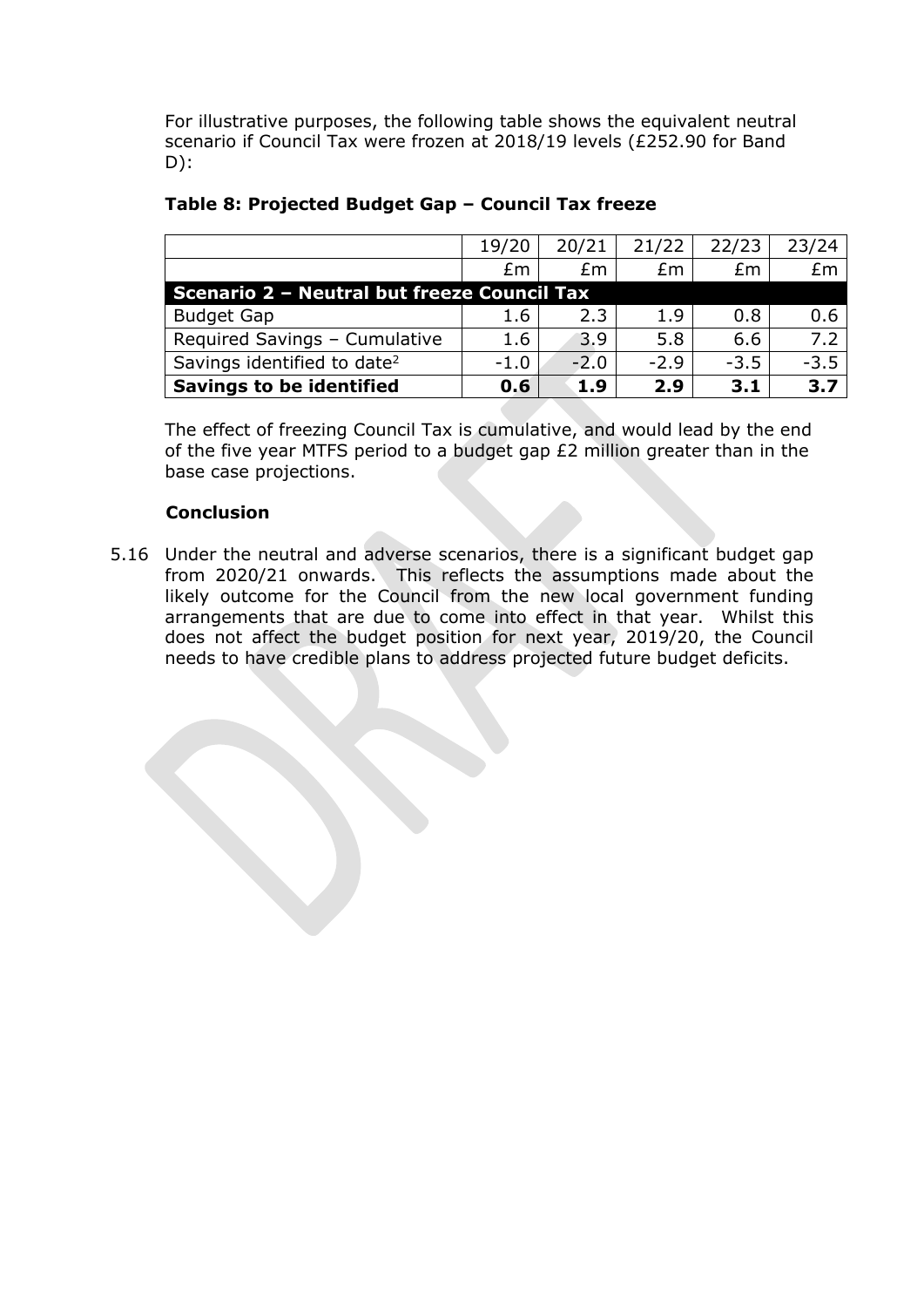# **6. CURRENT SPENDING PLANS**

- 6.1 This section sets out current budgeted expenditure by strategic objective, and describes planned savings and known budget pressures. The purpose is to allow an assessment of whether current spending plans reflect strategic objectives.
- 6.2 Total spend by strategic objective is summarised below. Note that objectives have been allocated to Committees according to each Committee's primary focus. However, the individual services that support delivery of a particular objective may fall within the remit of more than one Committee. Corporate expenditure that supports all strategic objectives has been omitted from this analysis, rather than allocated to services using the CIPFA 'full costing' approach set out in its Service Reporting Code of Practice, as this practice tends to obscure the direct cost of service delivery.

|                | <b>Objective</b><br>C'tee                               |                    | 2018/19 Revenue Budget |            |
|----------------|---------------------------------------------------------|--------------------|------------------------|------------|
|                |                                                         | <b>Expenditure</b> | <b>Income</b>          | <b>Net</b> |
|                |                                                         | £000               | £000                   | £000       |
|                | <b>Great Environmental Quality</b>                      | 6,393              | $-1,873$               | 4,519      |
|                | A Decent Home for Everyone                              | 2,501              | $-955$                 | 1,547      |
| <b>CHE</b>     | Well Connected Safe and<br><b>Empowered Communities</b> | 1,907              | $-386$                 | 1,521      |
|                | People Fulfil their Potential                           | 441                | $-152$                 | 289        |
| <b>HCL</b>     | Renowned for Heritage &<br>Culture                      | 4,351              | $-2,958$               | 1,393      |
| SPS & T        | <b>Embracing Growth</b>                                 | 3,625              | $-2,750$               | 876        |
|                | <b>Better Transport Systems</b>                         | 2,226              | $-4,377$               | $-2,151$   |
| <b>P&amp;R</b> | A Thriving Economy                                      | 875                | $-482$                 | 393        |

# **Table 9: 2018/19 Revenue and Capital Budgets**

|                |                                                         |                    | 2018/19 Capital Programme |            |
|----------------|---------------------------------------------------------|--------------------|---------------------------|------------|
| C'tee          | <b>Objective</b>                                        | <b>Expenditure</b> | <b>External</b><br>Cont'n | <b>Net</b> |
|                |                                                         | £000               | £000                      | £000       |
|                | <b>Great Environmental Quality</b>                      | 830                | -0                        | 830        |
|                | A Decent Home for Everyone                              | 13,566             | -0                        | 13,566     |
| <b>CHE</b>     | Well Connected Safe and<br><b>Empowered Communities</b> | O                  | -0                        | 0          |
|                | People Fulfil their Potential                           | 1,192              | $-1,192$                  | 0          |
| <b>HCL</b>     | Renowned for Heritage &<br>Culture                      | 3,886              | $-0$                      | 3,886      |
| SPS & T        | <b>Embracing Growth</b>                                 | 760                | $-160$                    | 600        |
|                | <b>Better Transport Systems</b>                         | 150                | -0                        | 150        |
| <b>P&amp;R</b> | A Thriving Economy                                      | 5,239              | -0                        | 5,239      |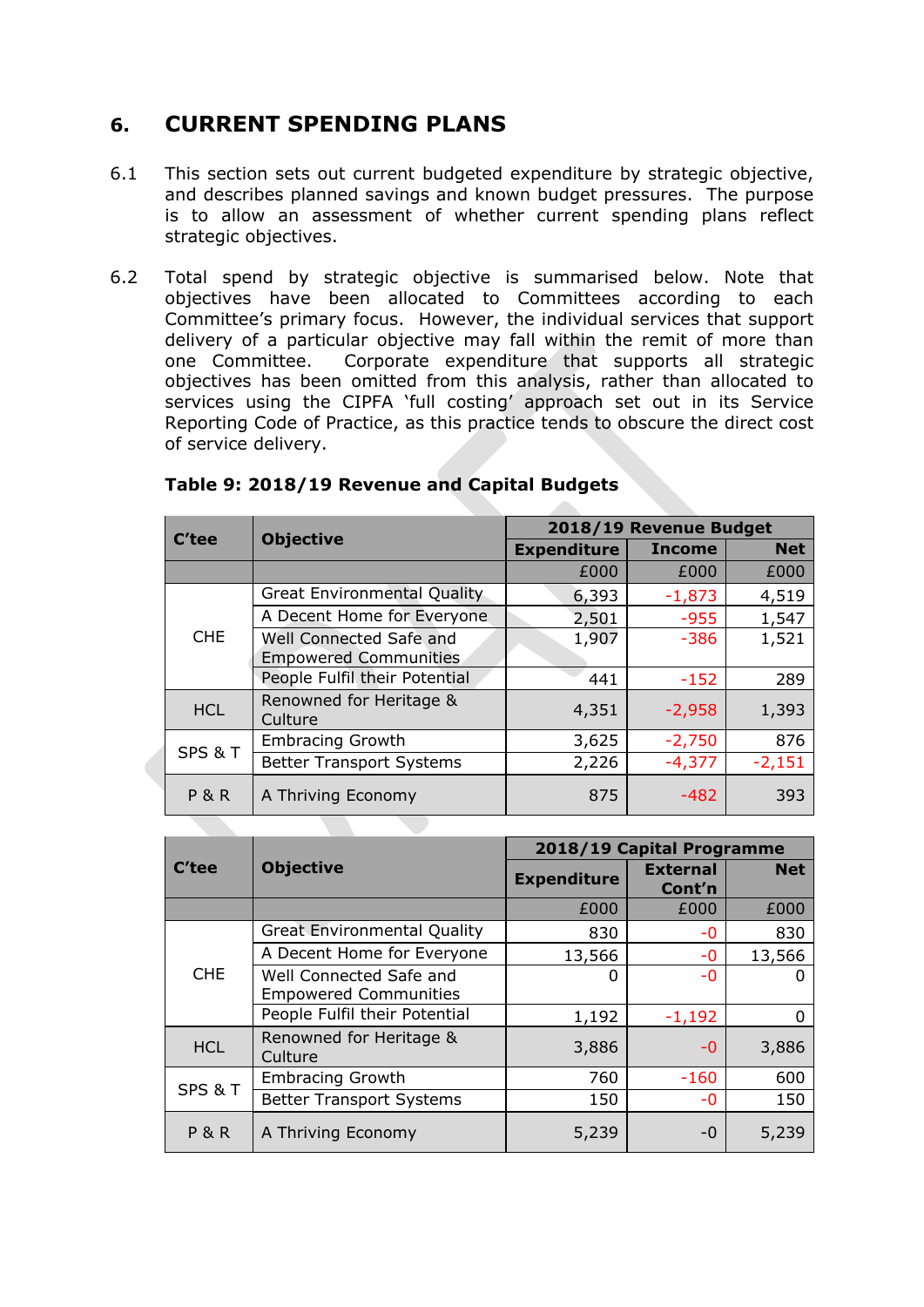|                               | 2018/19 Revenue Budget |               |            | <b>Future</b>  |
|-------------------------------|------------------------|---------------|------------|----------------|
|                               | <b>Expenditure</b>     | <b>Income</b> | <b>Net</b> | <b>Savings</b> |
|                               | £000                   | £000          | £000       | £000           |
| <b>Household Waste</b>        |                        |               |            |                |
| Collection                    | 3,343                  | $-1,377$      | 1,967      | -44            |
| <b>Street Cleansing &amp;</b> |                        |               |            |                |
| Depot                         | 2,423                  | $-208$        | 2,214      | 0              |
| Environmental                 |                        |               |            |                |
| Enforcement                   | 241                    | 0             | 241        | $-125$         |
| Floods, Drainage and          |                        |               |            |                |
| Medway Levy                   | 141                    | 0             | 141        | 0              |
| <b>Grounds Maintenance</b>    |                        |               |            |                |
| - Commercial Income           | 127                    | $-100$        | 27         | $-50$          |
| <b>Commercial Waste</b>       |                        |               |            |                |
| Collection                    | 117                    | $-188$        | -71        | 0              |
| <b>Total Revenue</b>          |                        |               |            |                |
| <b>Budget</b>                 | 6,393                  | $-1,873$      | 4,519      | -219           |
|                               |                        |               |            |                |

# **Table 10: Great Environmental Quality**

|                         | 2018/19 Capital Programme |                                 |            | <b>Future</b> |
|-------------------------|---------------------------|---------------------------------|------------|---------------|
|                         | <b>Expenditure</b>        | <b>External</b><br>contribution | <b>Net</b> | years         |
|                         | £000                      | £000                            | £000       | £000          |
| Flood Action Plan       | 500                       | 0                               | 500        | 563           |
| Public Realm Capital    |                           |                                 |            |               |
| Improvements            | 150                       |                                 | 150        | 50            |
| <b>Commercial Waste</b> | 180                       | ∩                               | 180        |               |
| <b>Total Capital</b>    |                           |                                 |            |               |
| <b>Programme</b>        | 830                       | O                               | 830        | 613           |

 $\mathcal{L}$ 

- 6.3 The core services that deliver this objective are street cleansing and waste collection. Not only are these key statutory services, but they have also been successful in developing income streams to offset costs, including commercial waste collection, household green waste collections and grounds maintenance for third parties. Savings are projected for 2019/20 from growing grounds maintenance and garden waste income. A saving of £125,000 proposed in the existing MTFS from consolidating enforcement across the Council (environment, planning and parking) is not now expected to be delivered and alternative savings will have to be sought.
- 6.4 Future expenditure pressures can be expected to arise from the impact of inflation indexation on the waste collection contract. In the longer term, commissioning a new contract when the current one expires in 2022 will involve one-off costs. The current contract offers very good value and it may not be possible to replicate this with a new contract.
- 6.5 Projected capital expenditure includes £1.1 million for flood alleviation measures, £180,000 in 2018/19 for a new Commercial Waste vehicle and £200,000 in total for a range of public realm capital schemes. Although no external contributions are shown for the Flood Action Plan in 2018/19, it is likely that in practice schemes will be delivered in partnership with the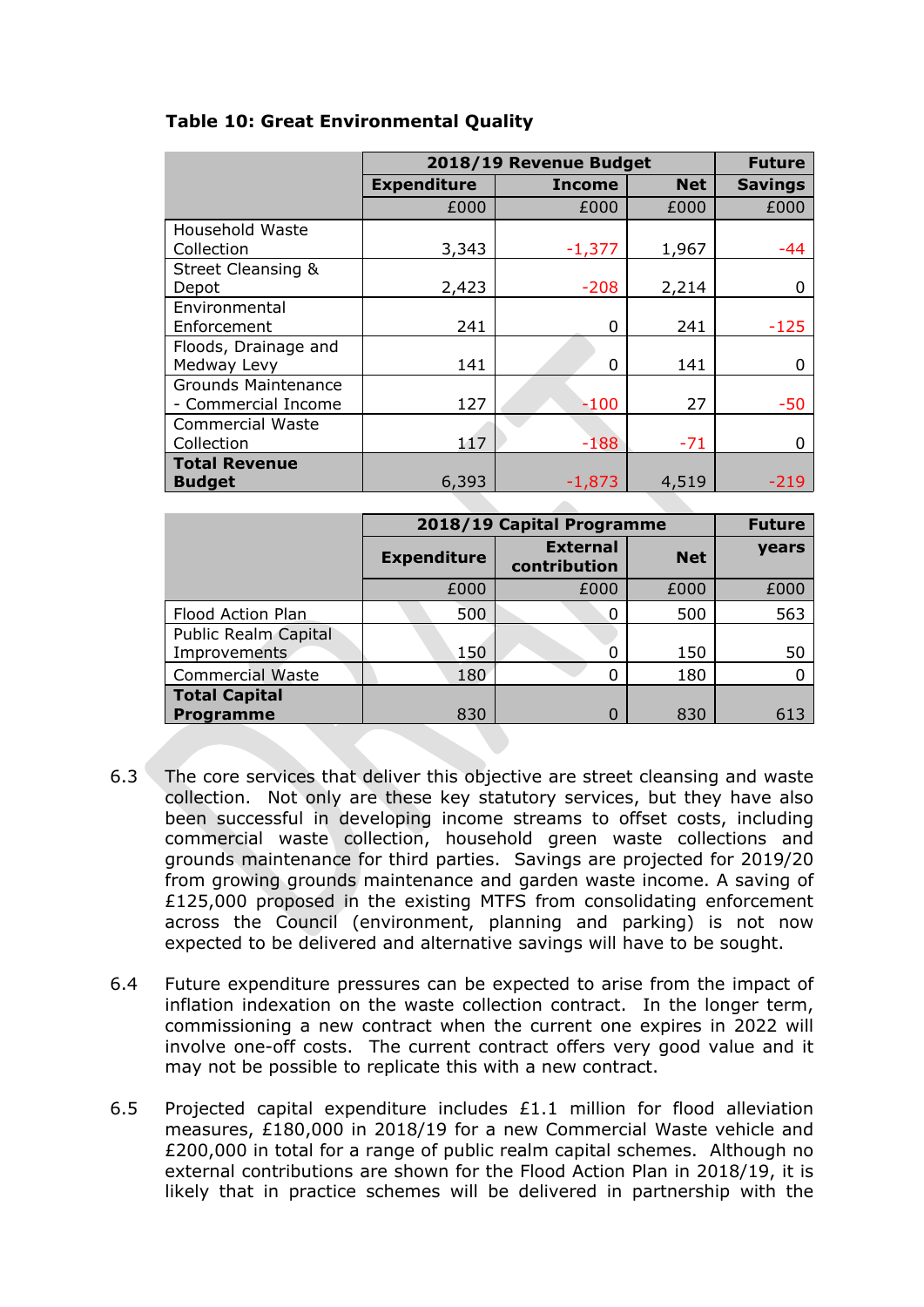Environment Agency and/or Kent County Council, thus achieving greater impact from the investment.

|                            | 2018/19 Revenue Budget |               |            | <b>Future</b> |
|----------------------------|------------------------|---------------|------------|---------------|
|                            | <b>Expenditure</b>     | <b>Income</b> | <b>Net</b> | savings       |
|                            | £000                   | £000          | £000       | £000          |
| Homelessness               | 2,146                  | $-606$        | 1,540      | $-100$        |
| Other Housing              |                        |               |            |               |
| Services                   | 321                    | -133          | 188        |               |
| <b>Housing Development</b> |                        |               |            |               |
| & Regeneration             | 35                     | $-217$        | $-182$     | $-1,540$      |
| <b>Total Revenue</b>       |                        |               |            |               |
| <b>Budget</b>              | 2,501                  | $-955$        | 1,547      | -1,640        |
|                            |                        |               |            |               |

#### **Table 11: A Decent Home for Everyone**

|                            | 2018/19 Capital Programme |                                 |            | <b>Future</b> |
|----------------------------|---------------------------|---------------------------------|------------|---------------|
|                            | <b>Expenditure</b>        | <b>External</b><br>contribution | <b>Net</b> | years         |
|                            | £000                      | £000                            | £000       | £000          |
| <b>Housing Development</b> |                           |                                 |            |               |
| & Regeneration             | 9,066                     | 0                               | 9,066      | 25,117        |
| Temporary                  |                           |                                 |            |               |
| Accommodation              | 4,500                     | 0                               | 4,500      | 2,400         |
| <b>Total Capital</b>       |                           |                                 |            |               |
| Programme                  | 13,566                    | 0                               | 13,566     | 27,517        |

- 6.6 The Council's statutory responsibilities under homelessness legislation have led to significant growth in this budget over the past few years. Numbers in temporary accommodation have grown still further with implementation of the Homelessness Reduction Act. The costs of providing temporary accommodation are offset by housing benefit but this cannot always be recovered. One-off grant funding has been provided by central government to help the Council fulfil its obligations. However, this funding is only temporary.
- 6.7 The capital programme includes £4.5 million for the purchase of units for temporary accommodation in the current financial year. £600,000 per annum is currently included in the capital programme for future years at this stage.
- 6.8 £34 million is included in the capital programme for housing and regeneration schemes. Three schemes – Union Street, Brunswick Street and Lenworth House - are currently under way. Future schemes remain to be identified. Although no external contribution is shown in 2018/19, the overall scheme costs for Union Street and Brunswick Street will be offset by sales of units on the open market and transfer of the social housing component to MHS Homes, and by a Government Land Release Funding grant of £658,000.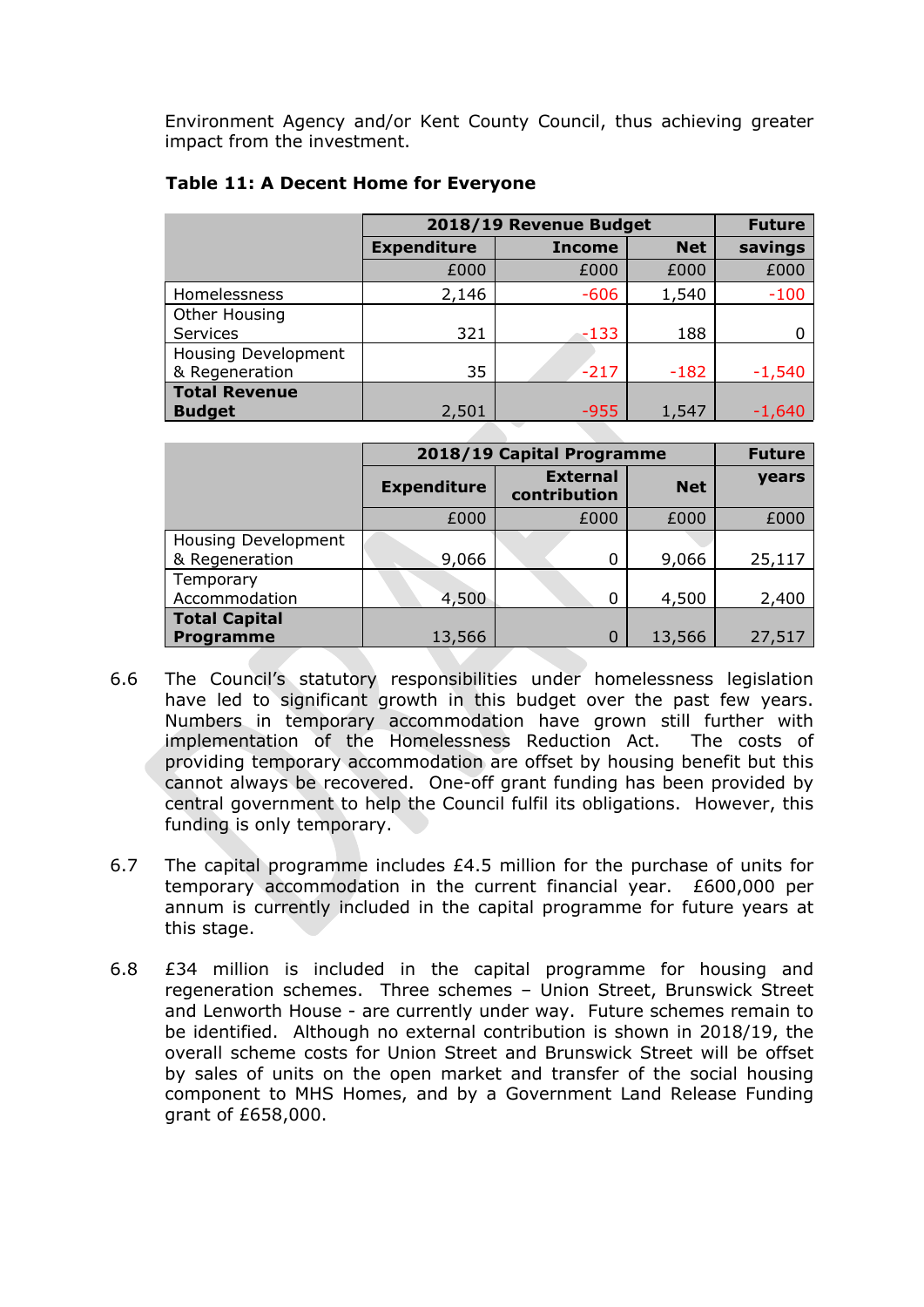|                                       | 2018/19 Revenue Budget |               |            | <b>Future</b> |
|---------------------------------------|------------------------|---------------|------------|---------------|
|                                       | <b>Expenditure</b>     | <b>Income</b> | <b>Net</b> | savings       |
|                                       | £000                   | £000          | £000       | £000          |
| Community<br>Partnerships &           |                        |               |            |               |
| Resilience                            | 523                    | $-32$         | 491        | 0             |
| <b>Regulatory Services</b>            | 796                    | $-333$        | 463        | $\Omega$      |
| <b>Voluntary Sector</b><br>Grants     | 246                    | 0             | 246        | $-80$         |
| Parish Services<br>Scheme             | 127                    | 0             | 127        | 0             |
| <b>CCTV</b>                           | 214                    | $-21$         | 193        | $-100$        |
| <b>Total Revenue</b><br><b>Budget</b> | 1,907                  | $-386$        | 1,521      | -180          |

# **Table 12: Well Connected Safe and Empowered Communities**

6.9 The Council has a number of regulatory duties in this area which are met through shared licensing and environmental health services. Other than these services, expenditure is mainly discretionary in nature; currently a significant portion of the budget is devoted to delivering the CCTV service. Savings are projected in this service, predicated on the recommissioning project which is currently under way.

# **Table 13: People Fulfil their Potential**

|                      |                    | 2018/19 Revenue Budget      |      |      |
|----------------------|--------------------|-----------------------------|------|------|
|                      | <b>Expenditure</b> | <b>Net</b><br><b>Income</b> |      |      |
|                      | £000               | £000                        | £000 | £000 |
| <b>Public Health</b> | 441                | $-152$                      | 289  |      |
| <b>Total Revenue</b> |                    |                             |      |      |
| <b>Budget</b>        | 441<br>$-152$      |                             | 289  |      |

|                                          | 2018/19 Capital Programme |                                 |            | <b>Future</b> |
|------------------------------------------|---------------------------|---------------------------------|------------|---------------|
|                                          | <b>Expenditure</b>        | <b>External</b><br>contribution | <b>Net</b> | <b>Years</b>  |
|                                          | £000                      | £000                            | £000       | £000          |
| Disabled Facilities<br>Grants            | 1,192                     | 1,192                           |            | 3,200         |
| <b>Total Capital</b><br><b>Programme</b> | 1,192                     | 1,192                           |            | 3,200         |

6.10 The Council's responsibilities in this area are generally exercised on behalf of other authorities, although there is an element of residual discretionary spend within Public Health.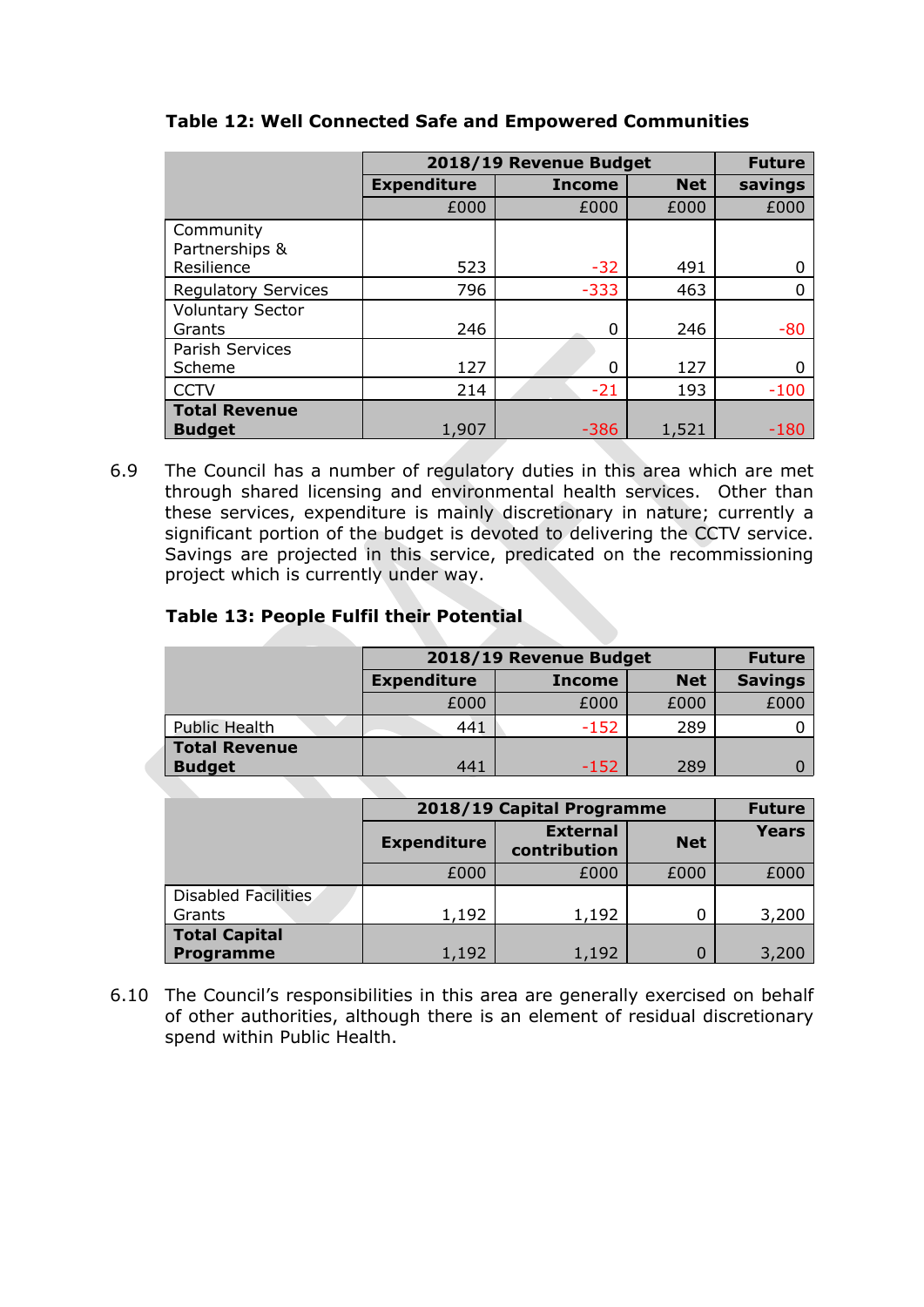|                             |                    | 2018/19 Revenue Budget |            |          |
|-----------------------------|--------------------|------------------------|------------|----------|
|                             | <b>Expenditure</b> | <b>Income</b>          | <b>Net</b> | savings  |
|                             | £000               | £000                   | £000       | £000     |
| Museums & Culture           | 1,257              | $-182$                 | 1,075      | $-169$   |
| Parks & Open Spaces         | 1,867              | -966                   | 900        | $-97$    |
| Tourism, Festivals &        |                    |                        |            |          |
| Events                      | 196                | $-68$                  | 128        | $-50$    |
| Sport & Leisure             | 229                | $-381$                 | $-151$     |          |
| <b>Bereavement Services</b> | 802                | $-1,361$               | $-559$     | $\Omega$ |
| <b>Total Revenue</b>        |                    |                        |            |          |
| <b>Budget</b>               | 4,351              | $-2,958$               | 1,393      | -316     |

# **Table 14: Renowned for Heritage & Culture**

|                                          |                    | 2018/19 Capital Programme       |            |          |
|------------------------------------------|--------------------|---------------------------------|------------|----------|
|                                          | <b>Expenditure</b> | <b>External</b><br>contribution | <b>Net</b> | years    |
|                                          | £000               | £000                            | £000       | £000     |
| Mote Park Dam Works                      | 1,300              | 0                               | 1,300      | 600      |
| Mote Park Visitor<br>Centre              | 562                | 0                               | 562        | 1,073    |
| Mote Park Adventure<br>Zone and Other    |                    |                                 |            |          |
| Improvements                             | 515                | 0                               | 515        | 375      |
| Museum Development<br>Plan               | 175                | $\Omega$                        | 175        | 260      |
| Continued<br>improvements to Play        |                    |                                 |            |          |
| Areas                                    | 881                | 0                               | 881        | $\Omega$ |
| Crematorium<br>Development Plan          | 353                | 0                               | 353        | $\Omega$ |
| Other Parks                              |                    |                                 |            |          |
| Improvements                             | 100                | 0                               | 100        | 0        |
| <b>Total Capital</b><br><b>Programme</b> | 3,886              | 0                               | 3,886      | 2,308    |

- 6.11 Services in this area are principally discretionary and include the museum, leisure services and bereavement services.
- 6.12 The area is planning £50,000 of operating savings at the Museum and projects £119,000 from a potential saving on business rates. Further income generation is projected from Mote Park, including £57,000 (£114,000 in a full year) from the Adventure Zone and £50,000 from the new Visitor Centre café. Festivals and Events are projected to reduce expenditure, on the basis that events should be self-funding.
- 6.13 Significant capital investment continues to be planned in Mote Park, including the Visitor Centre and works required to ensure flood safety. Capital investment at the Museum is relatively modest and it is hoped that these will unlock matched funding from other sources.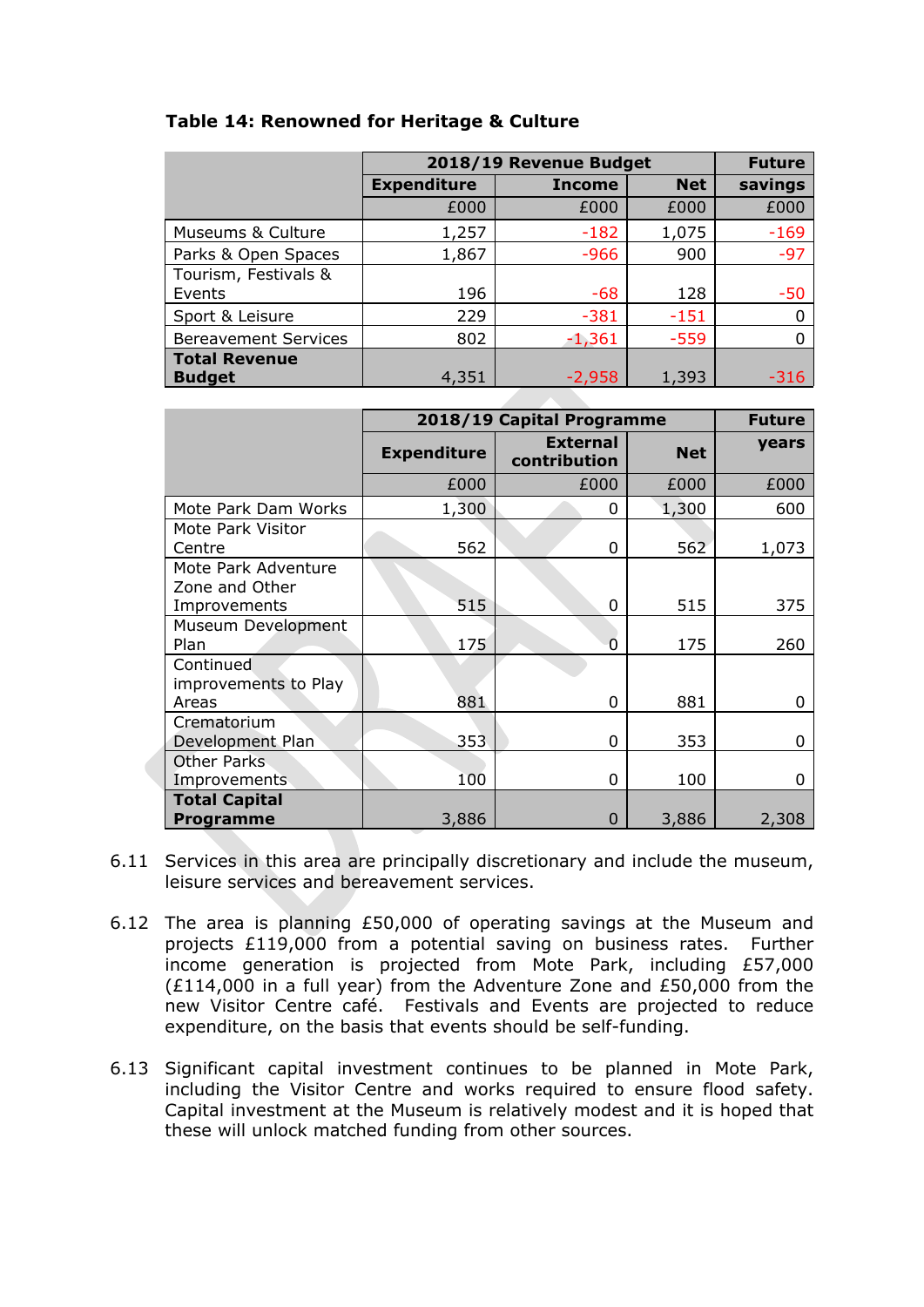# **Table 15: Embracing Growth**

|                             | 2018/19 Revenue Budget |               |            | <b>Future</b> |
|-----------------------------|------------------------|---------------|------------|---------------|
|                             | <b>Expenditure</b>     | <b>Income</b> | <b>Net</b> | savings       |
|                             | £000                   | £000          | £000       | £000          |
| Development                 |                        |               |            |               |
| Management                  | 1,464                  | $-1,674$      | $-210$     |               |
| Planning Policy             | 606                    | $-21$         | 585        | $-50$         |
| Planning Support            |                        |               |            |               |
| (Shared Service)            | 843                    | $-675$        | 168        |               |
| <b>Planning Enforcement</b> | 335                    | 0             | 335        | $-40$         |
| <b>Building Control</b>     | 376                    | $-379$        | $-2$       |               |
| <b>Total Revenue</b>        |                        |               |            |               |
| <b>Budget</b>               | 3,625                  | $-2.750$      | 876        | -90           |

|                                | 2018/19 Capital Programme |                                 |            | <b>Future</b> |
|--------------------------------|---------------------------|---------------------------------|------------|---------------|
|                                | <b>Expenditure</b>        | <b>External</b><br>contribution | <b>Net</b> | years         |
|                                | £000                      | £000                            | £000       | £000          |
| <b>Infrastructure Delivery</b> | 600                       |                                 | 600        | 2,400         |
| Section 106                    |                           |                                 |            |               |
| Contributions                  | 160                       | $-160$                          | 0          | 1,332         |
| <b>Total Capital</b>           |                           |                                 |            |               |
| <b>Programme</b>               | 760                       | $-160$                          | 600        | 3,732         |

- 6.14 This objective is delivered primarily through the planning service, which is a statutory service generating fees which cover some, but not all of its costs.
- 6.15 Additional expenditure of £200,000 per annum has been built into the MTFS for work on the Local Plan refresh up to 2021/22, when it is expected to drop out of the budget.

# **Table 16: Better Transport Systems**

|                         | 2018/19 Revenue Budget |               |            | <b>Future</b> |
|-------------------------|------------------------|---------------|------------|---------------|
|                         | <b>Expenditure</b>     | <b>Income</b> | <b>Net</b> | savings       |
|                         | £000                   | £000          | £000       | £000          |
| <b>Parking Services</b> | 1,612                  | $-3,985$      | $-2,373$   | $-300$        |
| Park & Ride             | 580                    | $-392$        | 188        | $-75$         |
| Network & Traffic       |                        |               |            |               |
| Management              | 34                     | ი             | 34         |               |
| <b>Total Revenue</b>    |                        |               |            |               |
| <b>Budget</b>           | 2,226                  | -4,377        | $-2,151$   | $-375$        |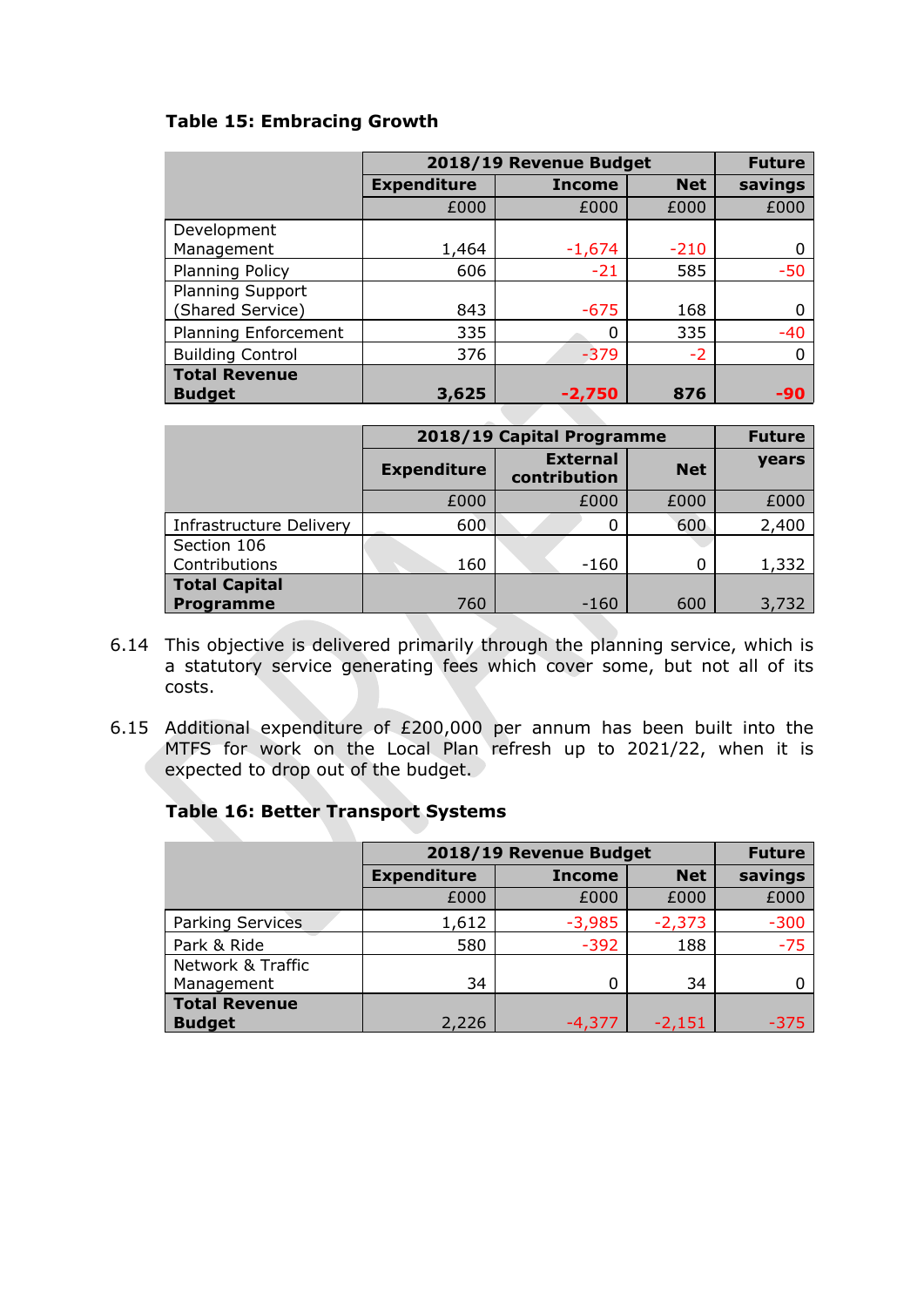|                                             | 2018/19 Capital Programme |                                 |            | <b>Future</b> |
|---------------------------------------------|---------------------------|---------------------------------|------------|---------------|
|                                             | <b>Expenditure</b>        | <b>External</b><br>contribution | <b>Net</b> | years         |
|                                             | £000                      | £000                            | £000       | £000          |
| <b>Bridges Gyratory</b><br>Scheme (residual |                           |                                 |            |               |
| budget)                                     | 150                       |                                 | 150        |               |
| <b>Total Capital</b><br><b>Programme</b>    | 150                       |                                 | 150        |               |

- 6.16 The services in this area are primarily discretionary, but thanks to the Council's parking service deliver a strong positive contribution. £150,000 of further income in future years is built into the MTFS arising from expected future growth above and beyond inflation.
- 6.17 Some of Parking income is currently re-invested in the Park and Ride service. This contribution to Park and Ride is planned to reduce by £75,000 next year.

|                         | 2018/19 Revenue Budget |               |            | <b>Future</b> |
|-------------------------|------------------------|---------------|------------|---------------|
|                         | <b>Expenditure</b>     | <b>Income</b> | <b>Net</b> | savings       |
|                         | £000                   | £000          | £000       | £000          |
| Economic<br>Development | 382                    | -4            | 378        | -7            |
| Market                  | 253                    | $-312$        | $-59$      |               |
| <b>Business Terrace</b> | 240                    | $-166$        | 74         |               |
| <b>Total Revenue</b>    |                        |               |            |               |
| <b>Budget</b>           | 875                    | -482          | 393        |               |

# **Table 17: A Thriving Economy**

|                              | 2018/19 Capital Programme |                                 |            | <b>Future</b> |
|------------------------------|---------------------------|---------------------------------|------------|---------------|
|                              | <b>Expenditure</b>        | <b>External</b><br>contribution | <b>Net</b> | years         |
|                              | £000                      | £000                            | £000       | £000          |
| <b>Town Centre</b>           |                           |                                 |            |               |
| Regeneration                 | 2,540                     |                                 | 2,540      |               |
| Property Investment          | 2,403                     |                                 | 2,403      | 10,000        |
| Maidstone East               | 296                       |                                 | 296        | 0             |
| <b>KMC Innovation Centre</b> | TBA                       | TBA                             | <b>TBA</b> | <b>TBA</b>    |
| <b>Total Capital</b>         |                           |                                 |            |               |
| <b>Programme</b>             | 5,239                     |                                 | 5,239      | 10,000        |

6.18 Expenditure in this area is primarily discretionary. In addition to the revenue budgets shown above, the Business Rates Pool is used to support Economic Development. The Business Rates Pool has been subsumed into the Business Rates Retention Pilot in 2018/19 but a contribution continues to be payable to Economic Development. It remains to be seen whether a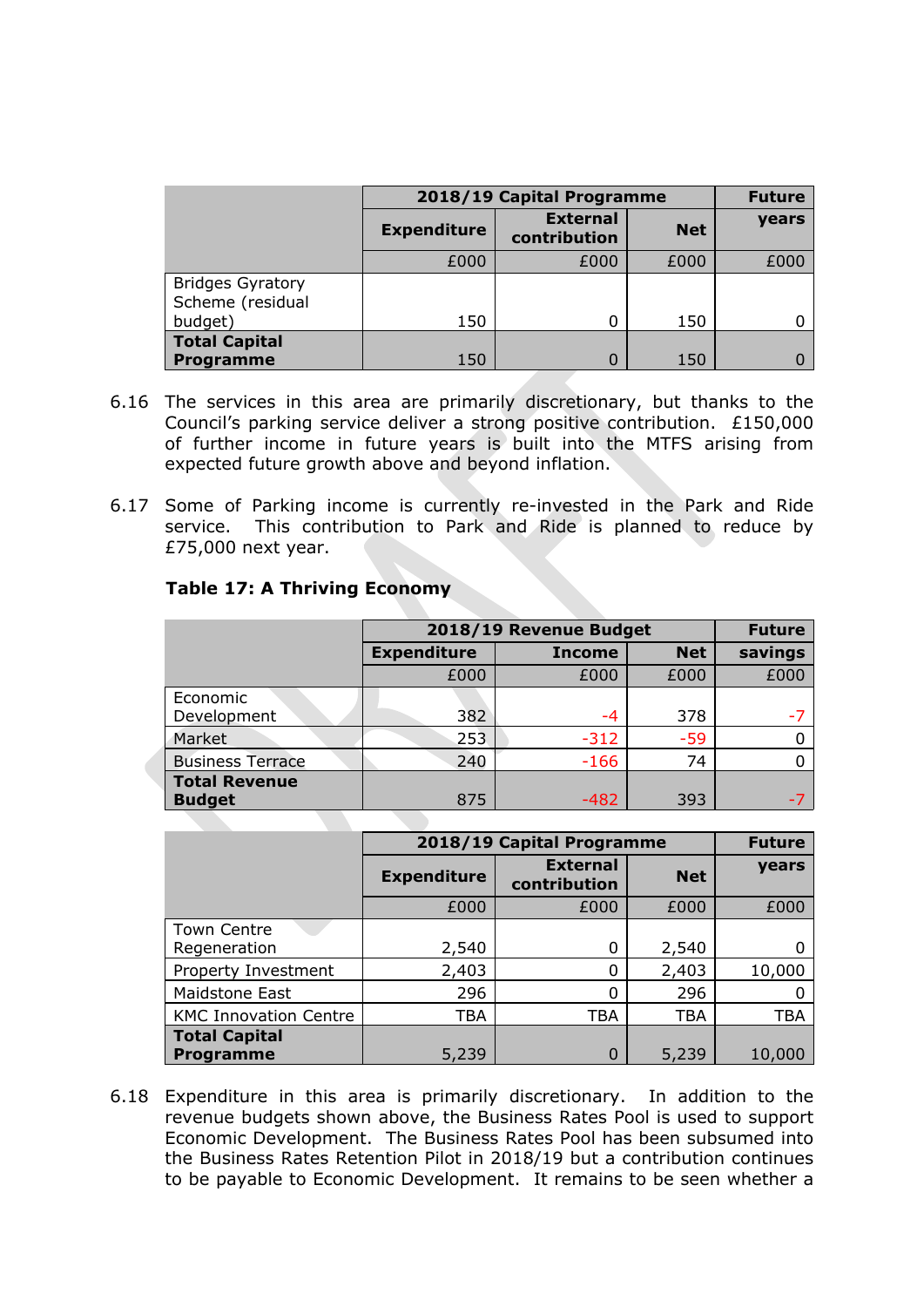similar funding structure will be available under the new local government funding arrangements due to be implemented in 2020/21.

6.19 The capital programme promotes a thriving local economy, both through providing infrastructure and through the council's commercial property investment, which is focused entirely on Maidstone borough, such that it achieves the two-fold purpose both of generating investment returns and supporting the local economy.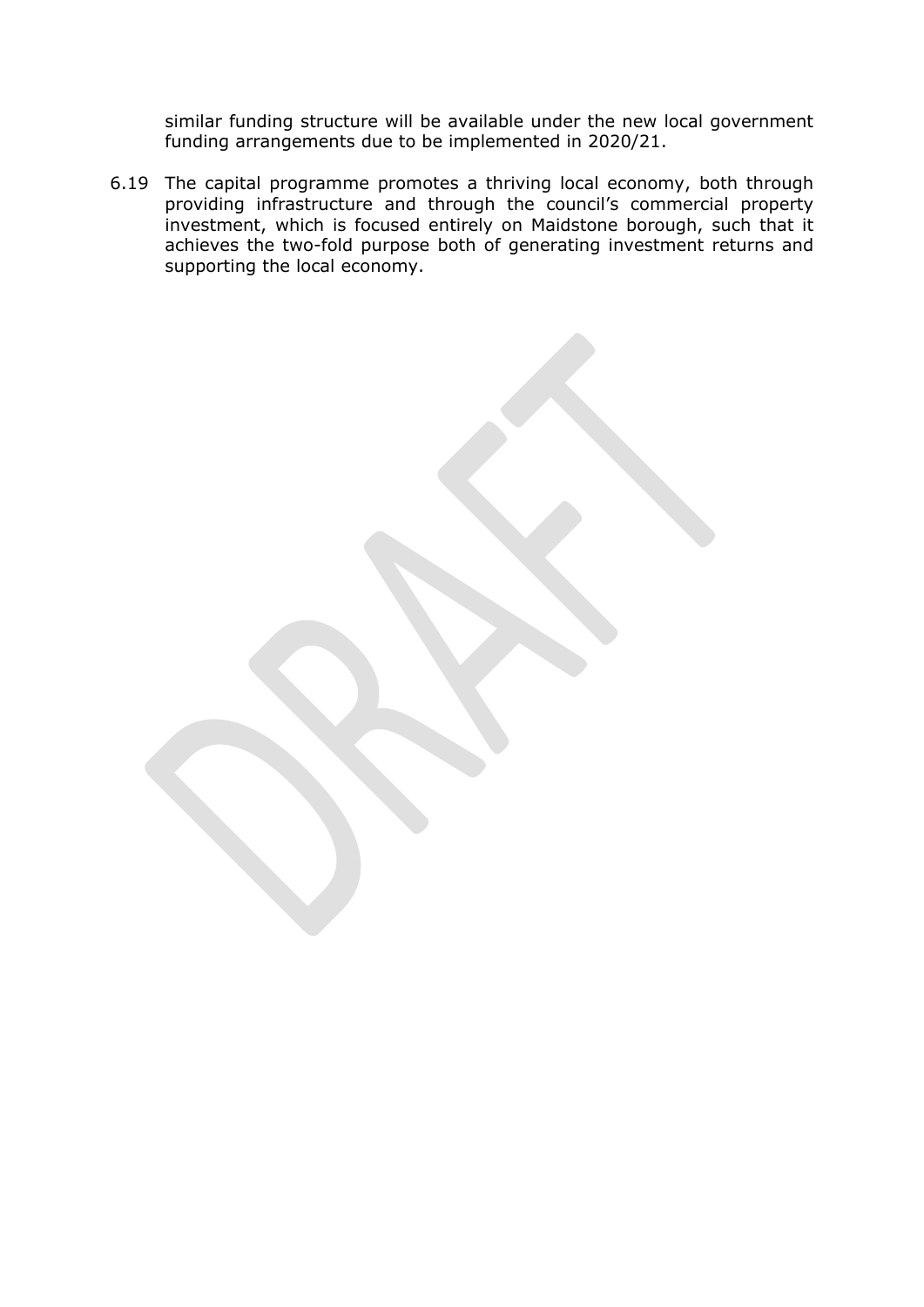# **7. MATCHING RESOURCES TO STRATEGIC OBJECTIVES**

- 7.1 It is inherent in the Medium Term Financial Strategy that the Council matches available resources to strategic objectives, such that income and expenditure are balanced and any budget gap is eliminated. In addition to the legal requirement to set a balanced budget for 2019/20, the Council needs to have credible plans in place to address any budget gap in subsequent years. In the interests of prudence, these plans need to address not only a neutral set of projections but also the potential adverse scenario outlined above.
- 7.2 Current spending plans, as set out in the previous section, will be reviewed both in the light of the overall budget gap and the proposed new strategic objectives. Current plans reflect service requirements and existing strategic priorities. In many cases, service requirements flow from the Council's statutory responsibilities, but there may be scope for saving where it is felt that the statutory outcomes can be delivered at lower cost, or demand can be managed such that expenditure is reduced.
- 7.3 The distinction between 'statutory' and 'discretionary' services is not always clear-cut. There is usually a discretionary element in the way in which a statutory service is delivered and many discretionary services have developed from a core statutory obligation.
- 7.4 Existing discretionary spending reflects previous strategic decisions, and in these areas, where the Council has no specific statutory responsibilities, there is a measure of flexibility which would allow the Council to reprioritise spending based on its latest strategic objectives. Areas of spending that fall within this category include CCTV, Park and Ride and Voluntary Sector Grants.
- 7.5 Note that the focus of re-prioritisation here is on the revenue budgets. However, to be effective, it is likely that it would need to be accompanied by significant one-off spending, both in exiting service areas that are no longer supported, and in investing for the future in new priority areas.
- 7.6 There may also be the opportunity to generate additional income to offset expenditure, either by growing existing sources of income or by developing new sources of income. Particularly in the latter case, one-off investment in staff resources or cash is likely to be required, so a clear business case for the investment will be necessary.
- 7.7 Based on the above discussion about strategic priorities and the flexibility afforded offered by a review of discretionary areas of spend, it is proposed that budget proposals are developed according to the following principles.

**Revenue savings** will be sought in:

- Discretionary services which are not strategic priorities.
- Statutory services which are not strategic priorities, where there is scope for reconfiguring services to reduce costs.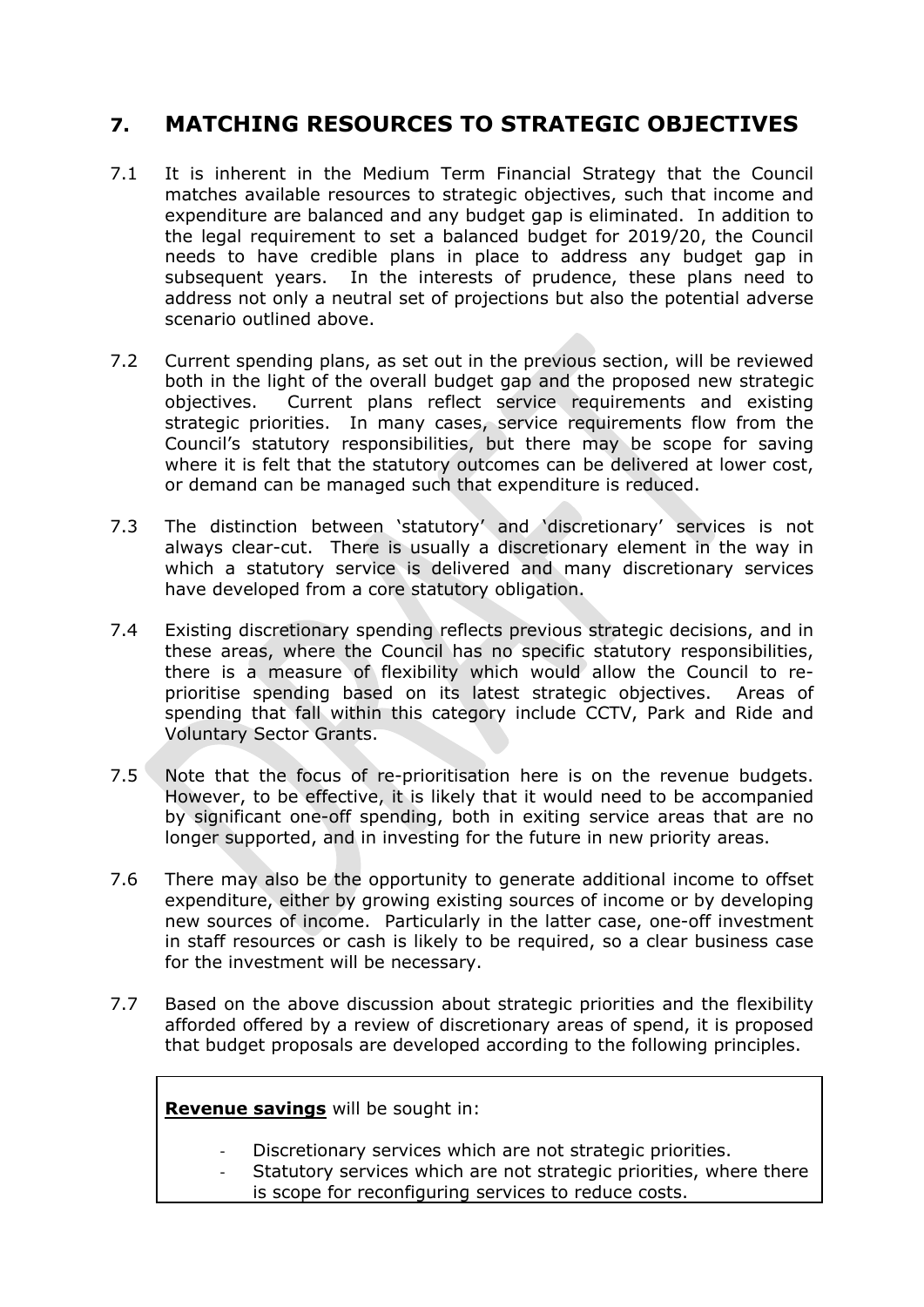- Improved efficiency in delivering strategic priorities.
- New income generation and identification of external funding.

These principles will be applied both to service expenditure as detailed in section 6 and to corporate overheads.

**Revenue growth** will be built into the budget where strategic priorities cannot be delivered within existing revenue budgets, provided this can be accommodated by making savings elsewhere.

**Capital schemes** will be reviewed and developed so that investment is focused on strategic priorities.

- 7.8 It was acknowledged in preparing the MTFS for the five years 2018/19 2022/23 that the size of the potential revenue budget shortfall meant that no single initiative could be expected to close the gap. Accordingly, a blend of different generic approaches were taken, each of which have contributed to the £3.5 million of savings in the current projections. It is likely that budget savings will continue to come from a range of different sources. If an individual saving is not delivered, the wide spread of approaches and savings ideas means that overall risk is minimised.
- 7.9 To the extent that additional resources are required to deliver strategic objectives, budget proposals will transfer funding from low priority objectives to higher priority objectives. Budget proposals will be developed during November 2018, prior to consideration by Service Committees and the wider stakeholder group in December 2018 – January 2019. Contingency plans will address the adverse scenario, in order that the Council is suitably prepared for this eventuality. It is currently planned to recommend budget proposals to Council based on the neutral scenario, but this may change depending on developments in the overall economy and local government funding environment.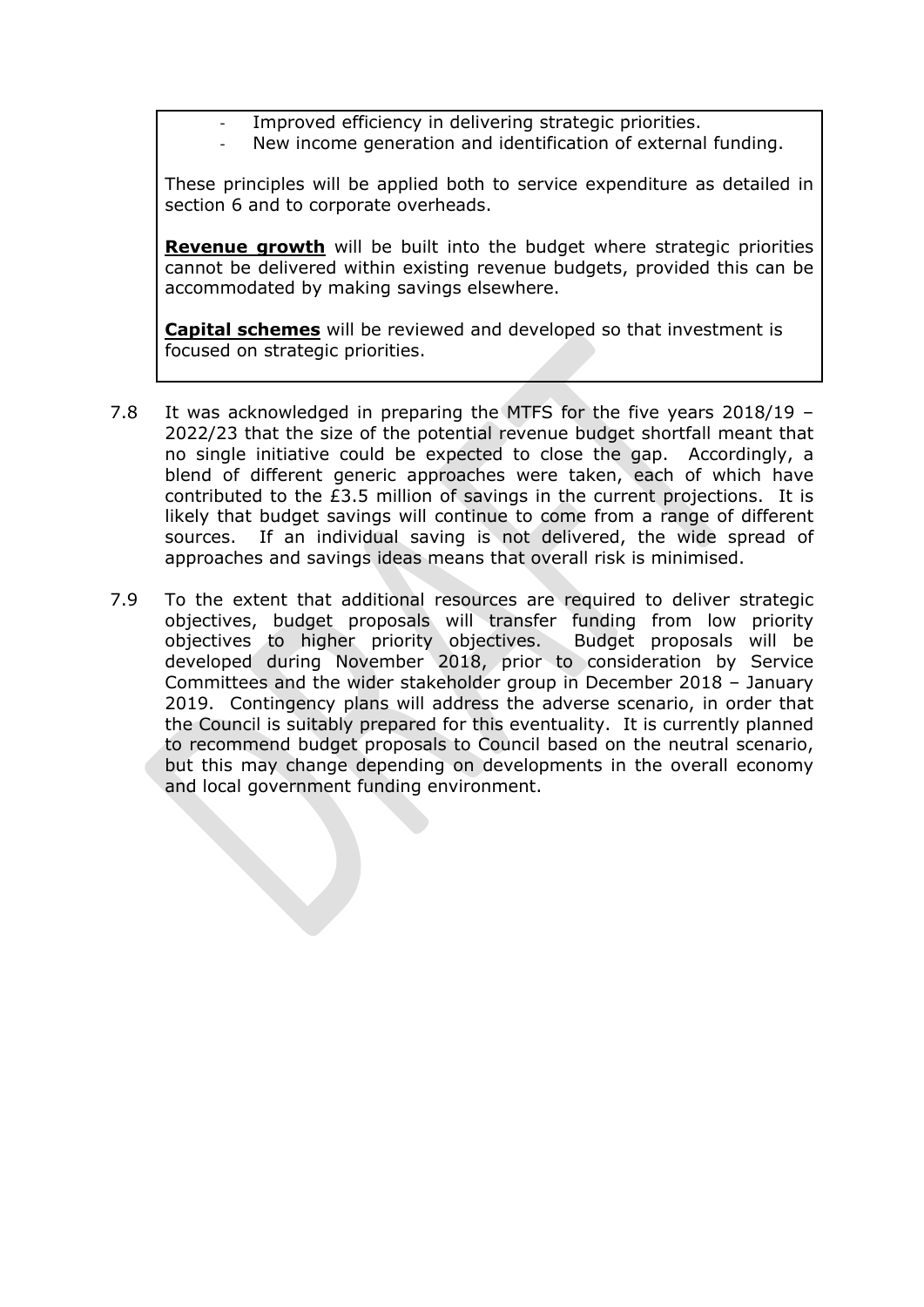# **8. RISK MANAGEMENT**

- 8.1 As indicated in the previous sections, the Council's MTFS is subject to a high degree of risk and certainty. In order to address this in a structured way and to ensure that appropriate mitigations are developed, the Council has developed a budget risk register. This seeks to capture all known budget risks and to present them in a readily comprehensible way. The budget risk register is updated regularly and is reviewed by the Audit, Governance and Standards Committee at each meeting.
- 8.2 The major risk areas that have been identified as potentially threatening the Medium Term Financial Strategy are as follows.
	- Failure to contain expenditure within agreed budgets
	- Fees & Charges fail to deliver sufficient income
	- Commercialisation fails to deliver additional income
	- Planned savings are not delivered
	- Shared services fail to perform within budgeted levels.
	- Council holds insufficient balances
	- Inflation rate predications underlying MTFS are inaccurate
	- Adverse impact from changes in local government funding
	- Constraints on council tax increases
	- Capital programme cannot be funded
	- Increased complexity of government regulation
	- Collection targets for Business Rates & Council Tax collection missed
	- Business Rates pool / pilot fails to generate sufficient growth.
- 8.3 It is recognised that this is not an exhaustive list. By reviewing risks on a regular basis, it is expected that any major new risks will be identified and appropriate mitigations developed.
- 8.4 An assessment of the relative impact and likelihood of the risks identified is set out below.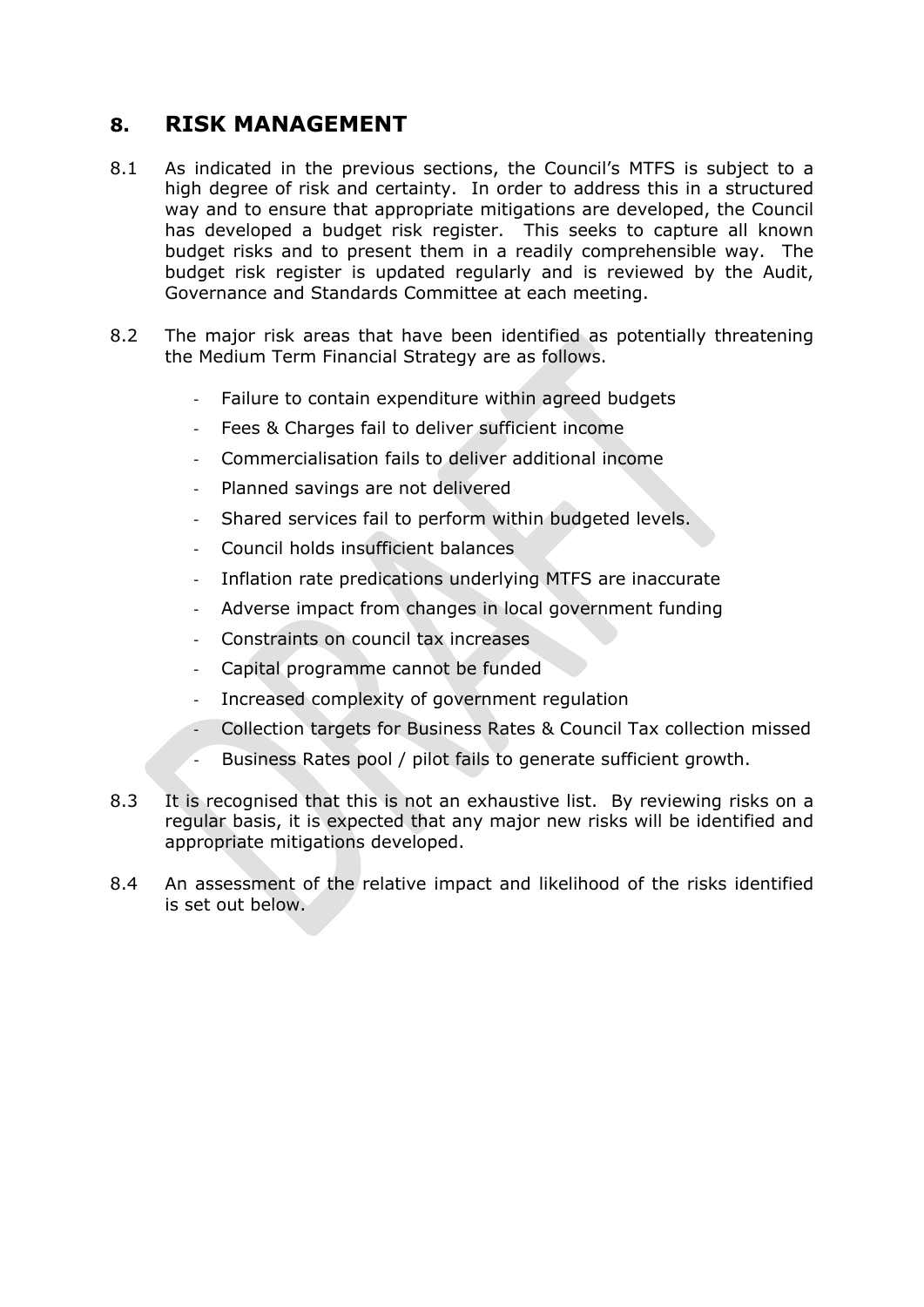**Table 18: Budget Risk Matrix**



Black – Top risk Red – High risk Green – Low Blue – Minimal

# Key

- A. Failure to contain expenditure within agreed budgets
- B. Fees and Charges fail to deliver sufficient income
- C. Commercialisation fails to deliver additional income
- D. Planned savings are not delivered
- E. Shared services fail to meet budget
- F. Council holds insufficient balances
- G. Inflation rate predictions underlying MTFS are inaccurate
- H. Adverse impact from changes in local government funding
- I. Constraints on council tax increases
- J. Capital programme cannot be funded
- K. Increased complexity of government regulation
- L. Collection targets for Council Tax and Business Rates missed
- M. Business Rates pool / pilot fails to generate sufficient growth
- 8.5 For all risks shown on the Budget Risk Register, appropriate controls have been identified and their effectiveness is monitored on a regular basis.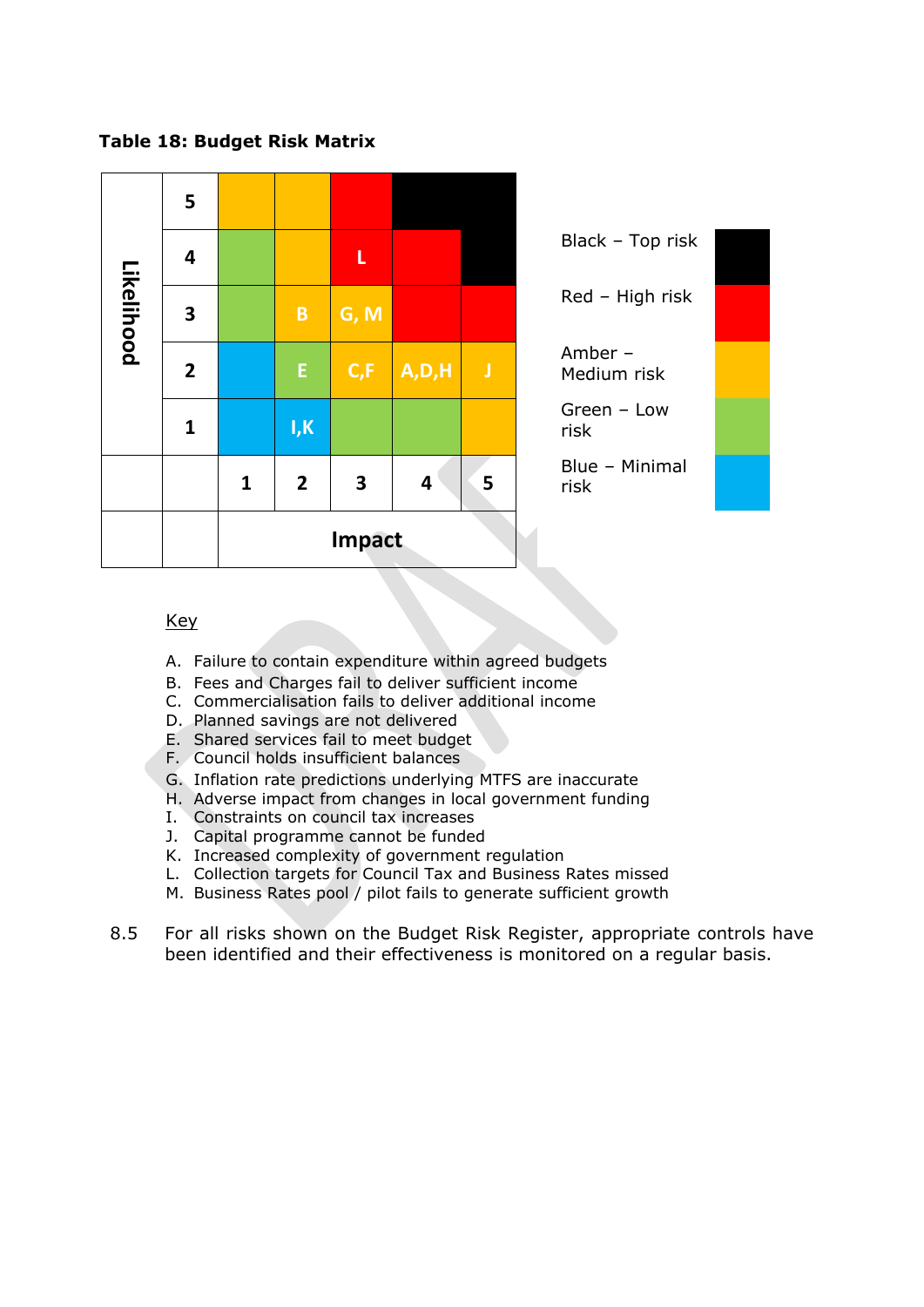# **9. CONSULTATION**

- 9.1 Each year the Council carries out consultation as part of the development of the MTFS. This year the Council is combining the Residents' Survey on the proposed new Strategic Plan with questions about the Council's budget priorities. The results of this consultation will be used to inform the preparation of detailed budget proposals.
- 9.2 As a second step, consultation will be carried out in December 2018 January 2019 on the detailed budget proposals. Individual Service Committees will consider the budget proposals relating to the services within their areas of responsibility. Full details of the proposals will be published and residents' and businesses' views are welcomed.